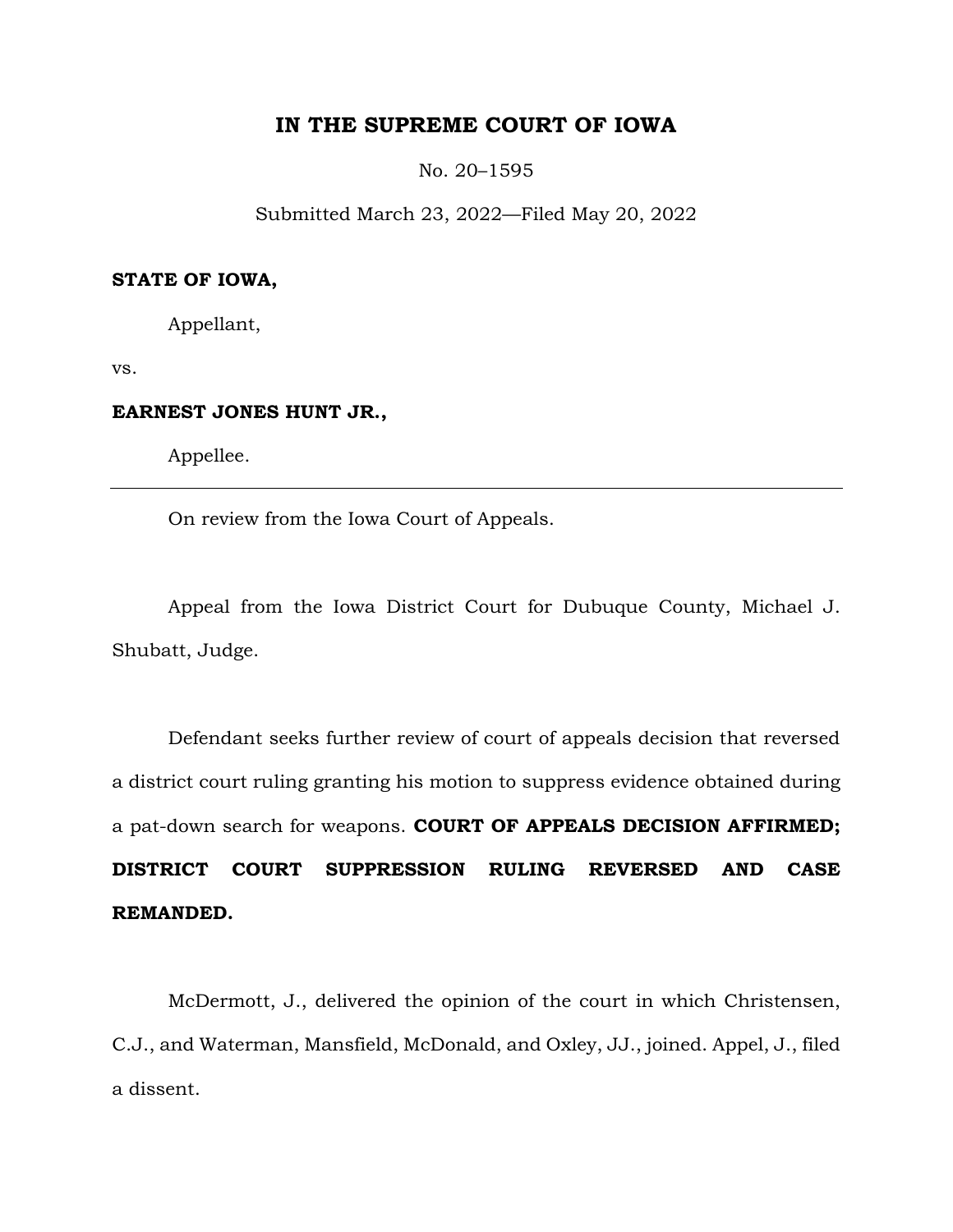Thomas J. Miller, Attorney General, and Zachary Miller, Assistant Attorney General, for appellant.

Martha J. Lucey, State Appellate Defender, and Bradley M. Bender, Assistant Appellate Defender, for appellee.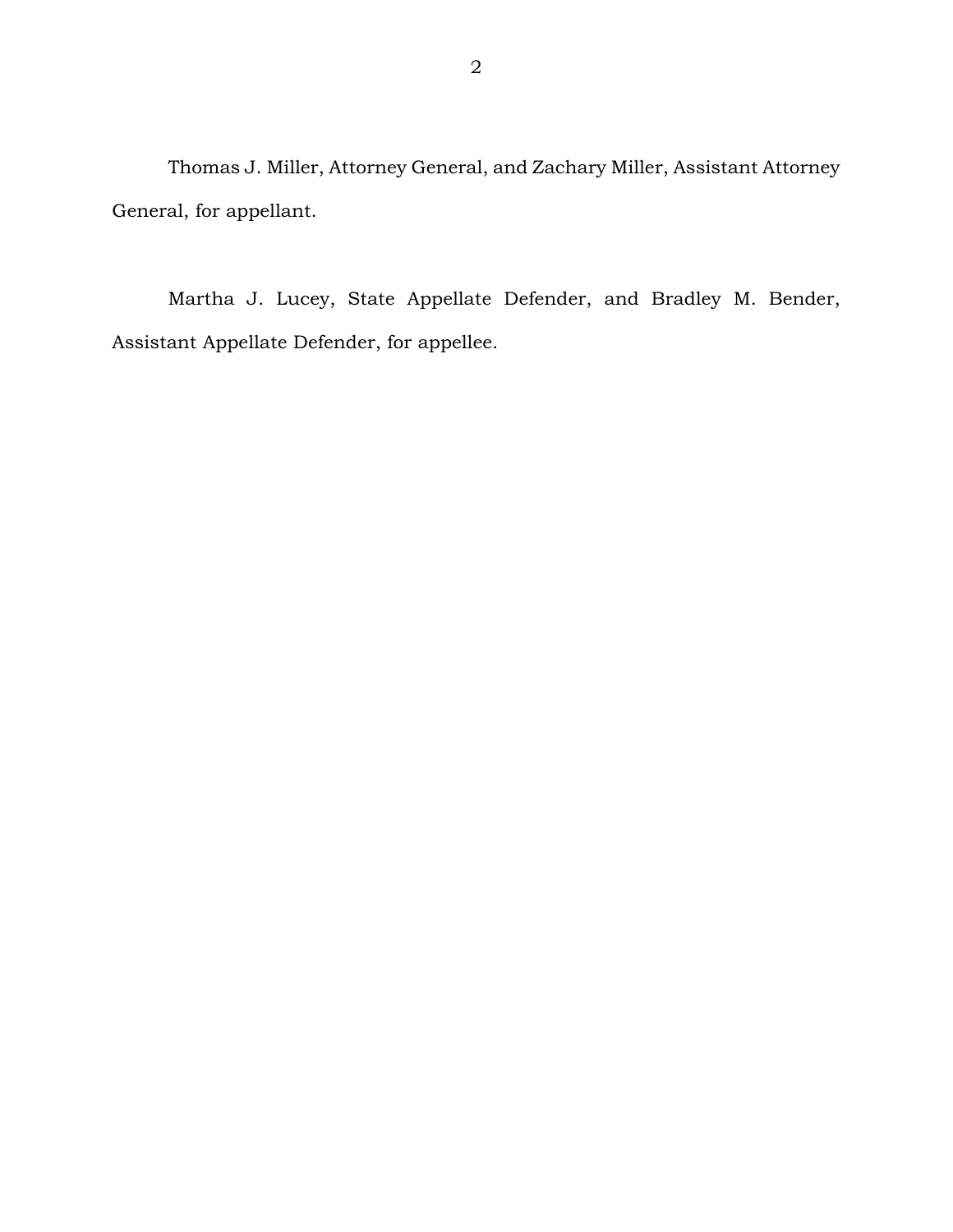#### **McDERMOTT, Justice.**

May a police officer seize a concealed package from someone's pocket during a pat-down for weapons if the officer determines—through the officer's sense of touch—that the packaging is consistent with drugs of some sort, but the officer can't determine the precise *type* of drugs in the packaging? This case presents this court's first review of a district court decision addressing what has become known as the "plain feel" doctrine. The district court held that the officer's confessed inability to discern the type of drugs in the packaging before removing them from the person's pocket—and thus an inability to discern whether the substances were even drugs at all—required suppressing the evidence. The court of appeals reversed. We granted the defendant's application for further review.

I.

Earnest Hunt, Jr. was a "person of interest" in the investigation of a shooting in Dubuque. The day after the shooting, Officer Chad Leitzen saw Hunt riding in the passenger seat of a Chevy Impala moving through downtown Dubuque. Following the Impala in an unmarked car, Leitzen saw the Impala make a left turn without signaling and stopped it. He approached the Impala on the passenger (Hunt's) side with his gun drawn but not trained on Hunt. Leitzen directed Hunt to place his hands on the dashboard and began asking questions. While responding, Hunt removed his hands from the dashboard, prompting Leitzen to command Hunt to keep his hands on the dash. Leitzen described Hunt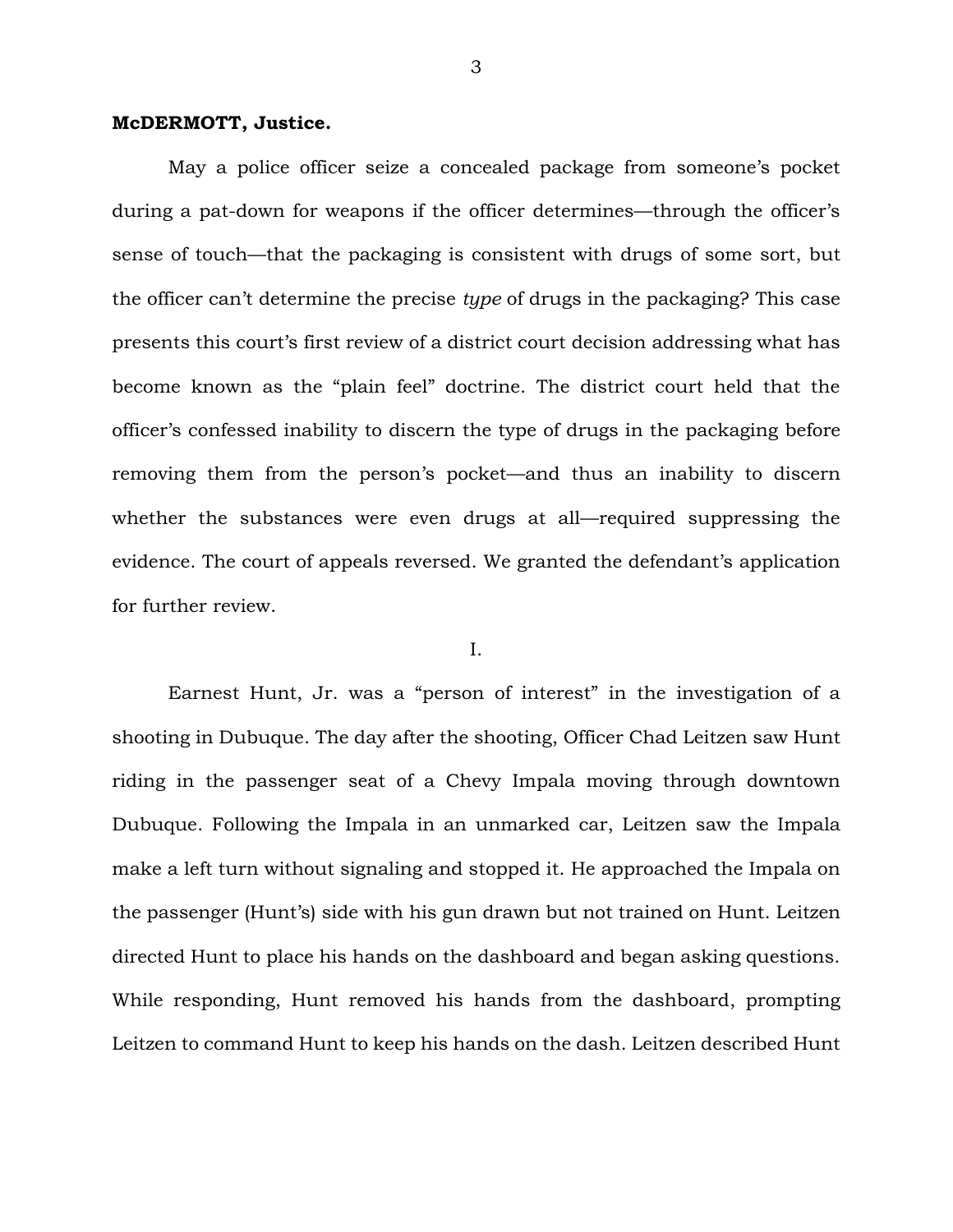as acting "extremely nervous," speaking quickly, and asking several times whether he was under arrest.

When Hunt again removed his hands from the dash without permission, Leitzen told Hunt to get out of the car and that he was being detained in handcuffs because his behavior was making Leitzen nervous. Leitzen asked Hunt for permission to search him. Hunt refused. Leitzen then told Hunt that Leitzen would pat him down for weapons.

While patting Hunt down, Leitzen (according to his later testimony) "immediately felt small plastic or small hardballs, packaged balls which were inside of a plastic bag" in Hunt's sweatshirt pocket. Leitzen said that he could "hear the crunch of the plastic bag" and could feel the plastic bag and the individual hard packages inside the bag. The small individual packages he felt in Hunt's pocket were, according to Leitzen, "invariably how cocaine, crack cocaine, or heroin are packaged for sale in Dubuque." Leitzen testified that it was "immediately apparent" that the objects were illegal drugs and that he didn't manipulate or squeeze the package within Hunt's pocket to determine what it was. Leitzen removed the drugs from Hunt's pocket. In looking at the packages, Leitzen believed that they contained drugs, but he still couldn't discern what type. He told Hunt, "Now you're being arrested for the drugs," and placed Hunt under arrest.

Leitzen admitted that he couldn't specifically identify the type of drugs in the packaging based on the pat-down. The packaging led him to believe it was heroin, powder cocaine, or crack cocaine, but he couldn't determine for sure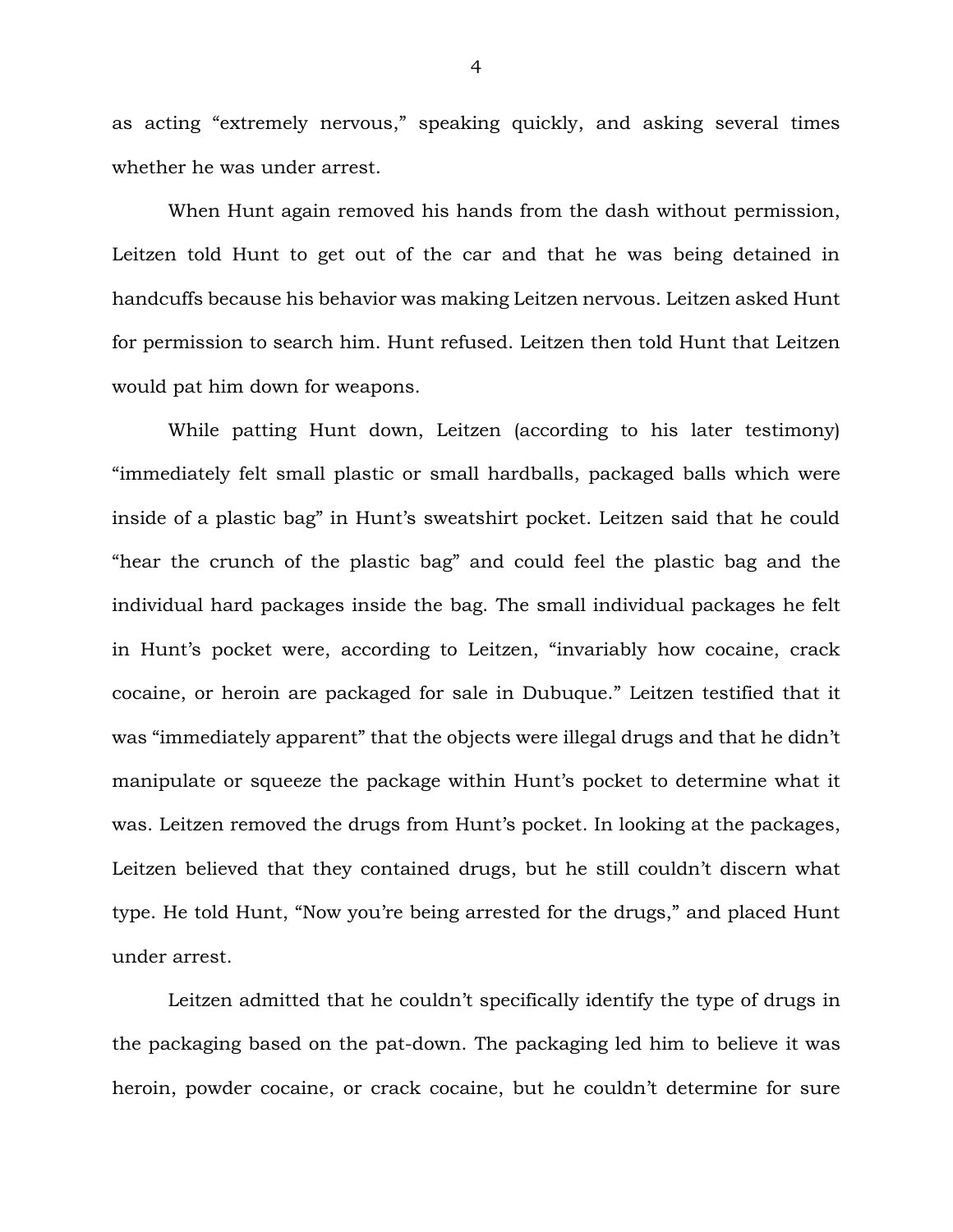which one. After he removed the bags from Hunt's pocket, Leitzen manipulated the bags to try to figure out what the substance was. Bodycam recordings from the scene show Leitzen touching and looking at the small bags trying to determine the substance. He stated that "one of the bags felt like it was very squared off," which was inconsistent with the usual feel of crack cocaine.

Hunt was charged with possession with intent to manufacture or deliver forty grams or less of cocaine base—commonly known as "crack"—under Iowa Code section 124.401(1)(*c*)(3) (2019). He moved to suppress the evidence of the drugs, arguing that the police seized the drugs in violation of his rights under the Fourth Amendment to the U.S. Constitution and article I, section 8 of the Iowa Constitution.

At the suppression hearing, Leitzen testified that he'd worked as a police officer for eighteen years, and for seven of those years worked in a drug task force. He testified based on his experience that in Dubuque, "powder cocaine, crack cocaine, and heroin are packaged in the corner of sandwich baggies, just twisted into a knot and tied into small circulars from the corner of a plastic bag." By comparison, he testified that in Dubuque, "almost without exception, methamphetamine is packaged in small Ziploc-type gem baggies" and that "marijuana can be packaged in numerous ways." Leitzen described the different textures of powder and crack cocaine, with powder cocaine having (unsurprisingly) a powder texture and crack cocaine having a more crystallized or rock-like texture.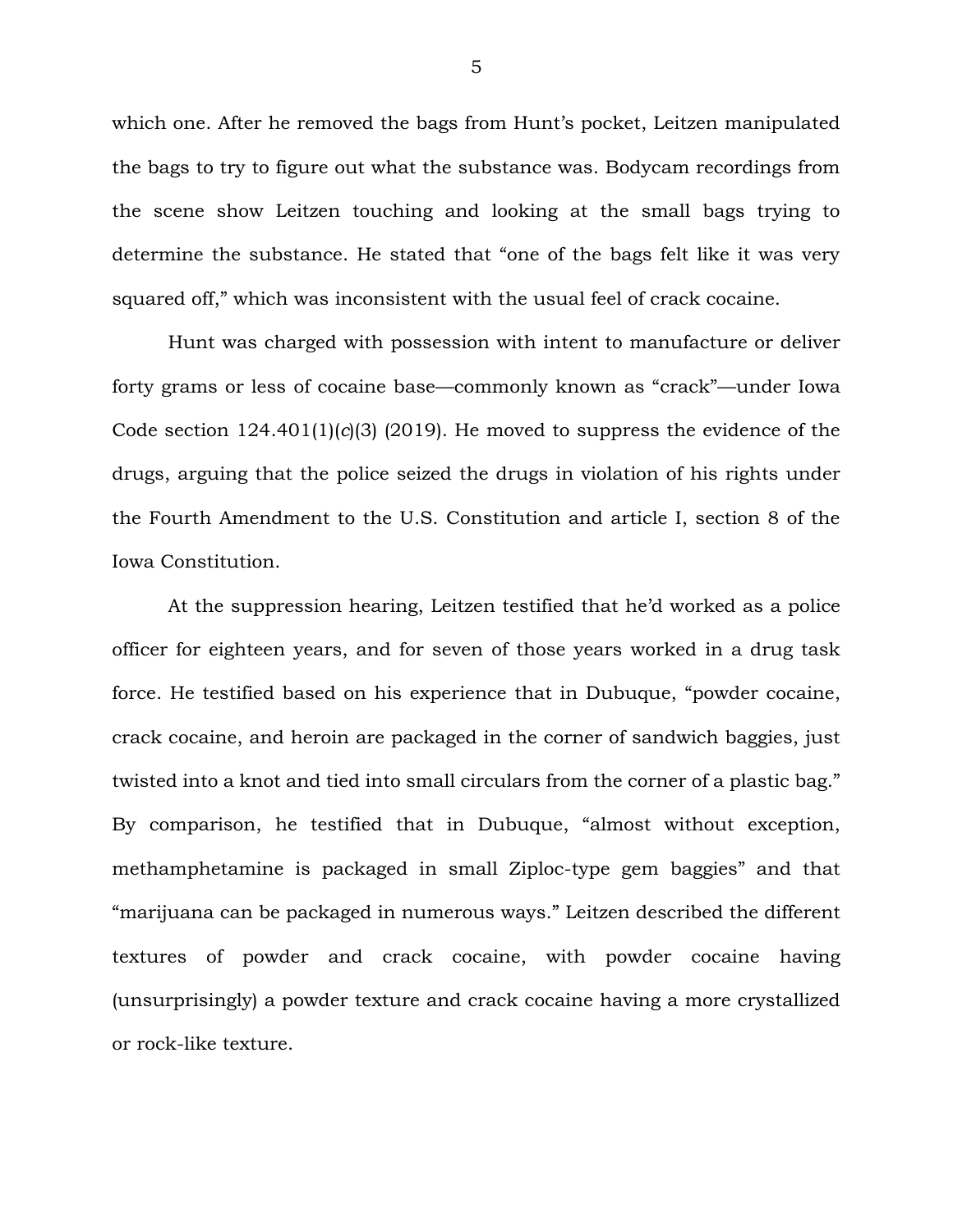The district court suppressed the evidence, finding that "[t]he State has not met its burden of showing that there was probable cause to believe that Defendant had drugs in his pocket." The district court elaborated that the item in Hunt's pocket "could have been anything." The court reasoned that "Leitzen's testimony that he knew it was drugs lacked sufficient explanation as to how and why he knew that to be true," particularly since "Leitzen was not sure of the nature of the substance in the bags *even after* he had removed them and was examining them by feel and sight."

The State applied for discretionary appellate review. Our court granted the application for discretionary review, stayed the district court proceedings, and transferred the case to the court of appeals. The court of appeals reversed the district court's suppression ruling, determining it sufficient under the plain-feel exception to the warrant requirement that Leitzen believed the package contained heroin, powder cocaine, or crack cocaine despite not knowing which one, and remanded the case. We granted Hunt's application for further review.

#### II.

Because Hunt's motion to suppress asserts a violation of his constitutional rights, our review is de novo, which means that we will independently evaluate the record in the case. *State v. Hillery*, 956 N.W.2d 492, 498 (Iowa 2021). "We give deference to the district court's fact findings because of that court's ability to assess the credibility of the witnesses," but "we are not bound by those findings." *State v. Carter*, 696 N.W.2d 31, 36 (Iowa 2005).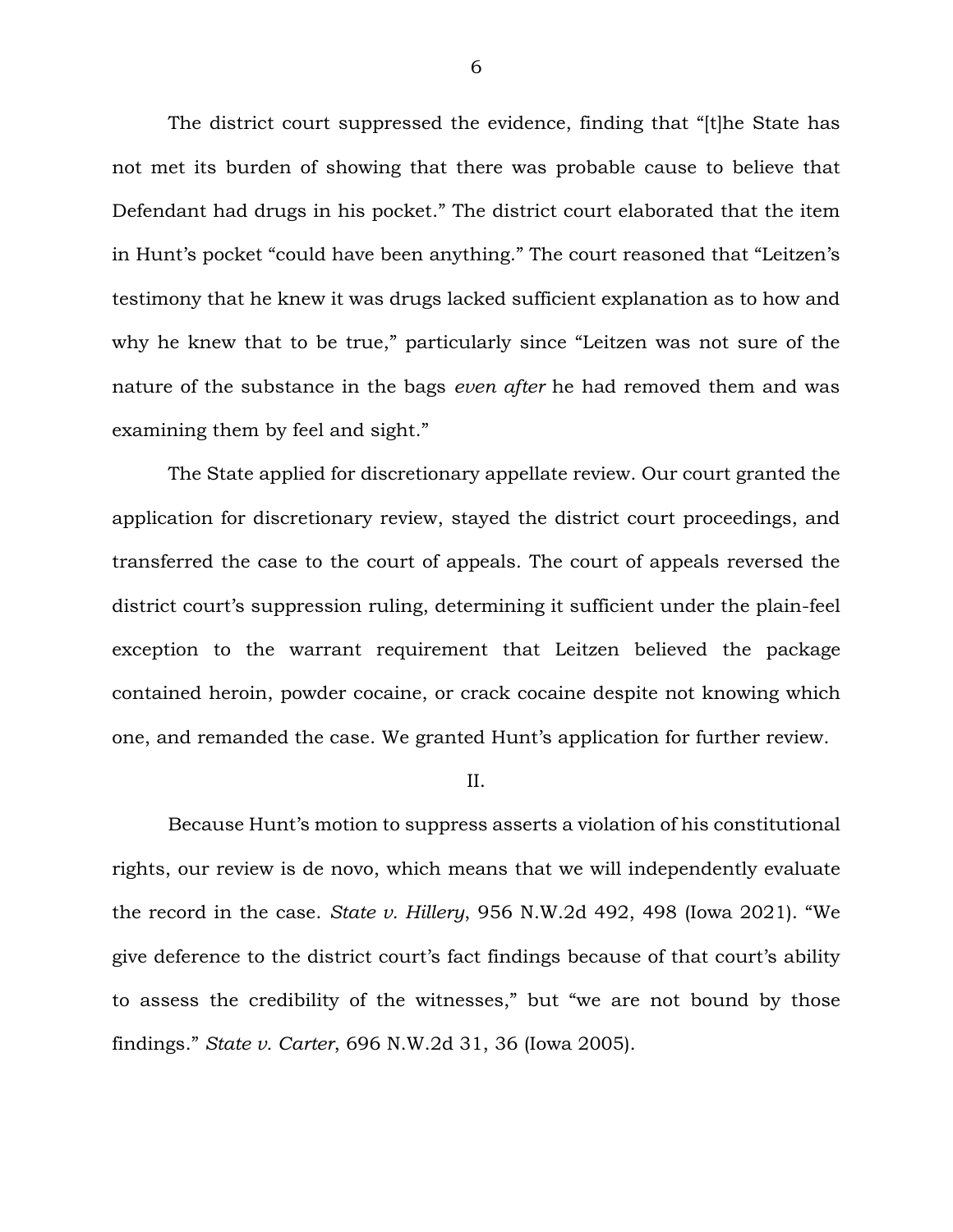Both the Fourth Amendment to the United States Constitution and article I, section 8 of the Iowa Constitution grant people a right of protection against unreasonable searches and seizures of "their persons, houses, papers, and effects." U.S. Const. amend. IV; Iowa Const. art. I, § 8. The Fourth Amendment's protections apply to the states based on the Fourteenth Amendment. *McDonald v. City of Chicago*, 561 U.S. 742, 761 (2010). These rights safeguard people against warrantless searches and seizures by the government, with carefully drawn exceptions.

In *Terry v. Ohio*, the Supreme Court held that a law enforcement officer may pat-down a suspect without violating the Fourth Amendment's prohibition against unreasonable searches if the officer "has reason to believe that he is dealing with an armed and dangerous individual, regardless of whether he has probable cause to arrest the individual for a crime." 392 U.S. 1, 27 (1968). The officer must provide "specific reasonable inferences" to justify the pat-down; a "hunch" isn't enough. *Id.*

Hunt doesn't contest the basis for the traffic stop, nor does he contest Leitzin's ability to perform the pat-down after the stop. Hunt makes no claim, in other words, that Leitzen violated his constitutional rights in frisking him for weapons. Hunt argues instead that Leitzen exceeded the lawful scope of that frisk when he seized the package—which Leitzen knew wasn't a weapon—from Hunt's pocket.

In *Minnesota v. Dickerson*, the Supreme Court articulated an exception to the warrant requirement based on an officer's "plain feel" of contraband during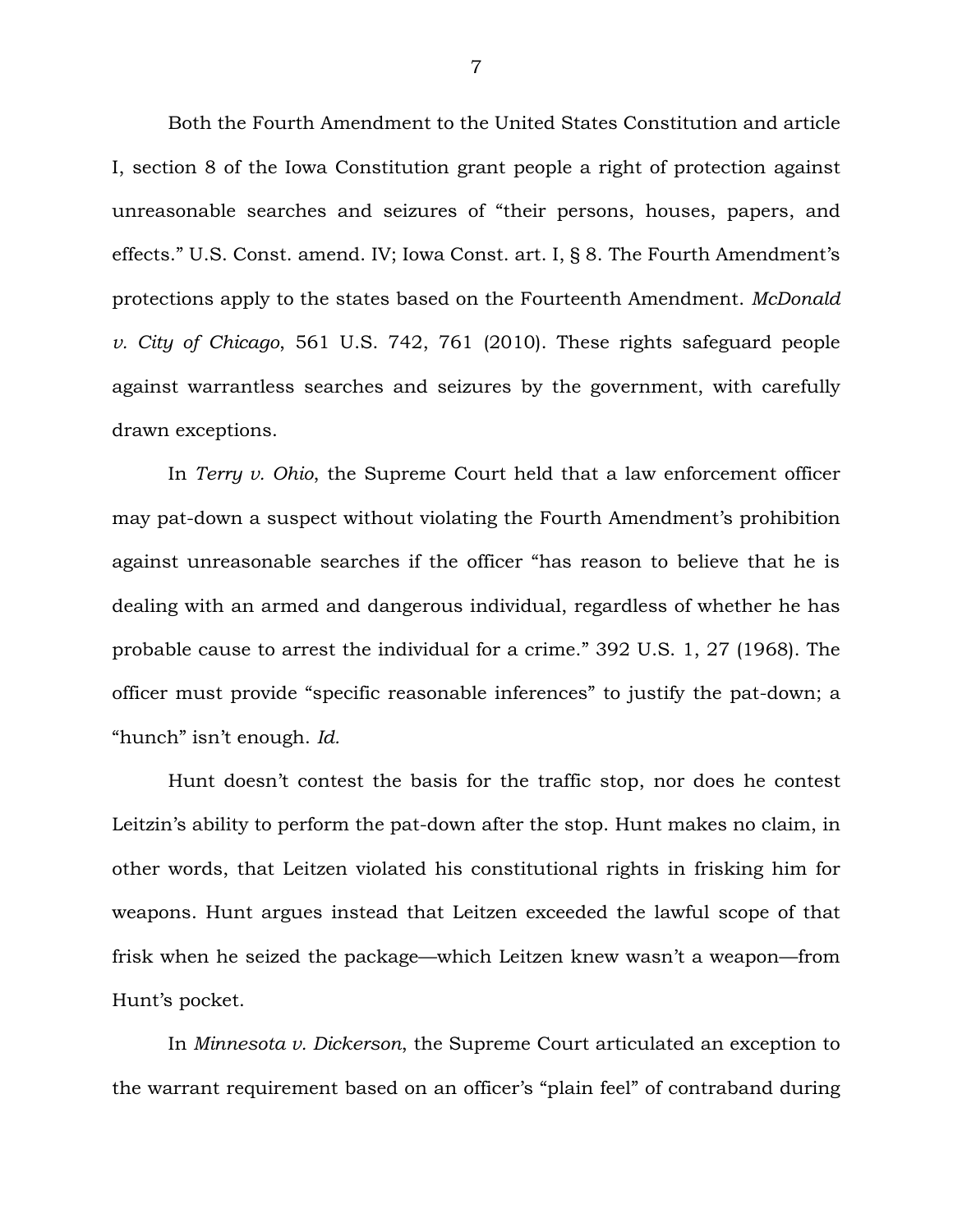a lawful frisk for weapons. 508 U.S. 366, 375 (1993). In *Dickerson*, officers were on patrol near a "crack house" when a man spotted the police car and abruptly began walking in the other direction. *Id.* at 368–69. The officers, suspicions now aroused, stopped the man to investigate. *Id.* at 369. One of the officers patted the man down for weapons. *Id.* Although he found no weapons, the officer testified to feeling "a small lump" in the defendant's pocket. *Id.* He examined the lump with his fingers and concluded it was crack cocaine packaged in cellophane. *Id.* The officer reached into the man's pocket and removed the package, which indeed turned out to contain a lump of crack. *Id.*

The man moved to suppress the evidence of the seizure, arguing that it violated his Fourth Amendment rights. *Id.* The Court compared the seizure of the package of crack, which was rooted in the officer's sense of touch, to lawful seizures rooted in a different sense: the "plain view" doctrine. *Id.* at 374–75. The plain-view doctrine is an exception to the Fourth Amendment's warrant requirement that allows officers to seize contraband when officers see the contraband in plain view, are lawfully present when they observe it, and have a lawful right to access it. *Arizona v. Hicks*, 480 U.S. 321, 325–26 (1987); *Michigan v. Long*, 463 U.S. 1032, 1050 (1983).

The Court articulated the plain-feel justification to seize property during a frisk for weapons this way:

If a police officer lawfully pats down a suspect's outer clothing and feels an object whose contour or mass makes its identity *immediately apparent*, there has been no invasion of the suspect's privacy beyond that already authorized by the officer's search for weapons; if the object is contraband, its warrantless seizure would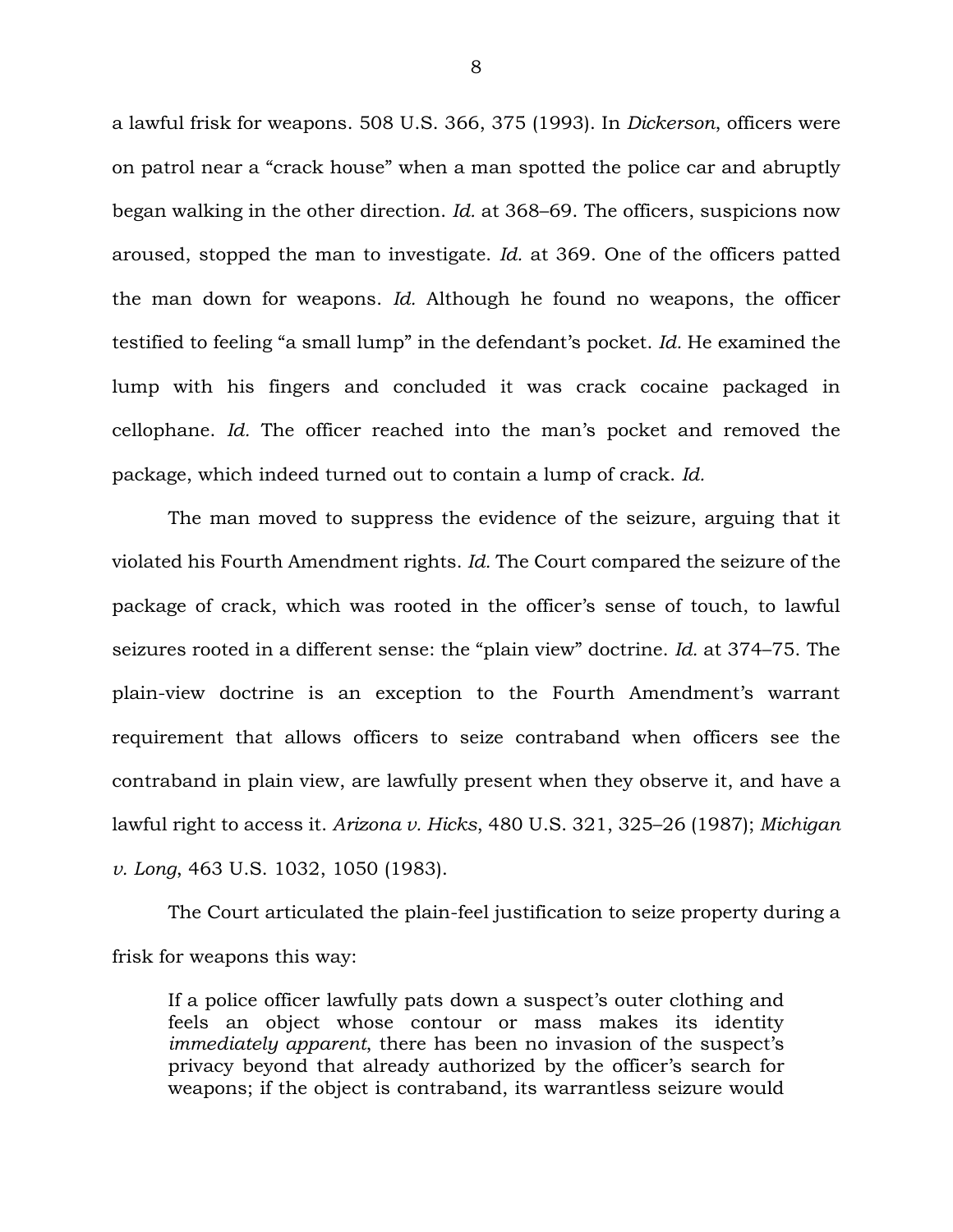be justified by the same practical considerations that inhere in the plain-view context.

*Dickerson*, 508 U.S. at 375–76 (emphasis added). The Court rejected arguments that touch is less reliable or more invasive than sight, noting the Court in *Terry* had already determined that a pat-down could reliably detect weapons and that officers could use their sense of touch for that search. *Id.* at 376–77. Regardless of the means of perception (sight, touch, or otherwise), the Fourth Amendment in all cases requires that "the officer have probable cause to believe that the item is contraband before seizing it." *Id.*

But when the Supreme Court actually applied the plain-feel doctrine to the facts presented, it found that the officer didn't meet the plain-feel exception because the officer determined the lump was contraband only after "squeezing, sliding and otherwise manipulating the contents of the defendant's pocket." *Id.* at 378 (quoting *State v. Dickerson*, 481 N.W.2d 840, 844 (Minn. 1992)). And since by that point the officer knew that the lump wasn't a weapon, and wasn't sure that it was contraband without further manipulation, the officer exceeded the scope of the *Terry* pat-down with his "continued exploration" of the pocket's contents. *Id.*

Neither party argues that we should apply a plain-feel standard under the Iowa Constitution that differs from the standard applied under the Federal Constitution in *Dickerson*. Hunt argues that Leitzen's search failed to satisfy the requirements of the plain-feel doctrine because it wasn't "readily apparent" to Leitzen that the package in Hunt's pocket contained contraband. If an officer believes an item in a pocket could be one of three different things, Hunt urges,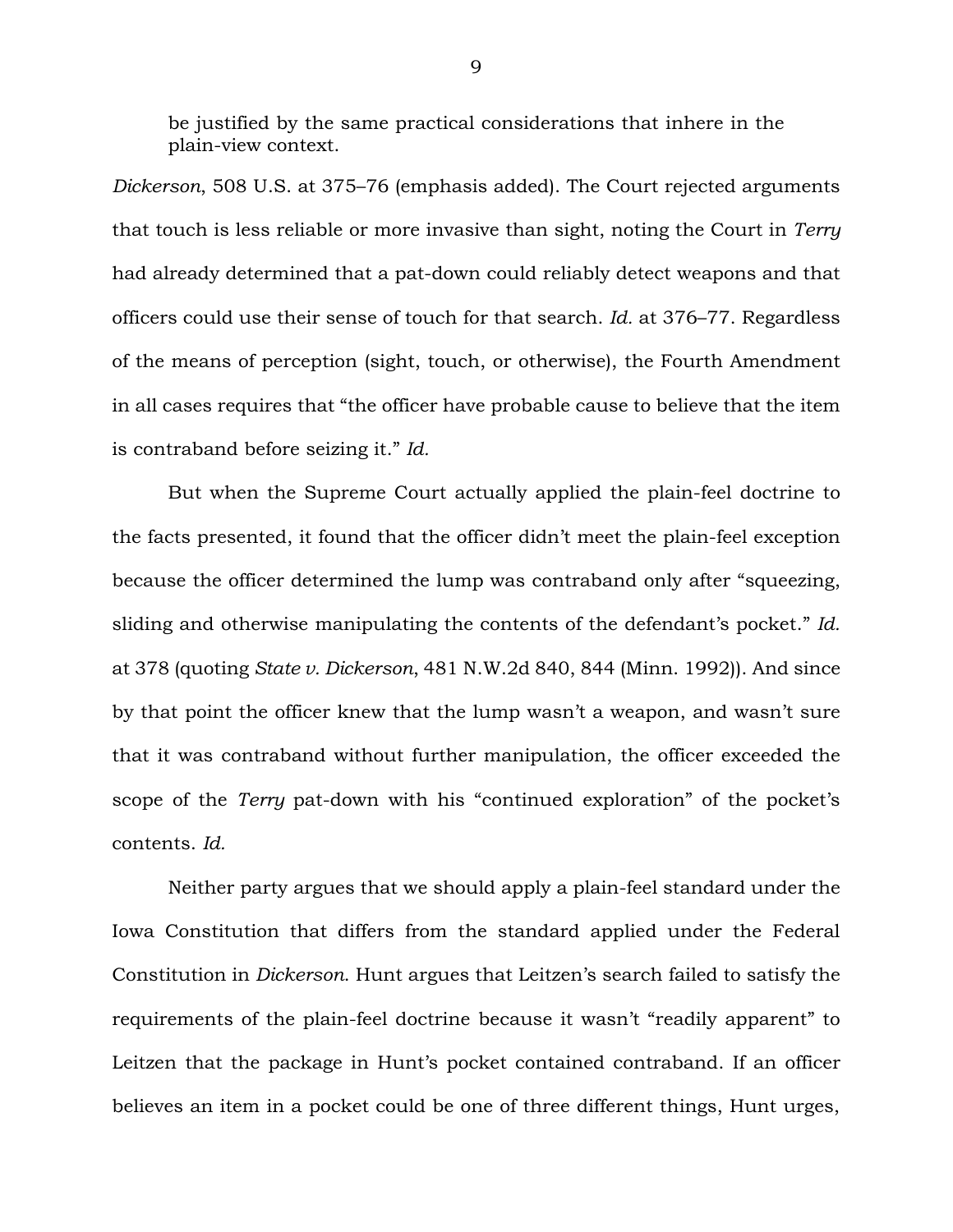then the officer has no basis to say the item's identity is *apparent*—let alone readily so—to justify the officer's seizure under the plain-feel doctrine. The district court agreed and suppressed the evidence.

The State argues that Leitzen's testimony establishes that the item's packaging made its identity as contraband "readily apparent," and thus its seizure met the requirements of the plain-feel doctrine. Even if Leitzen couldn't articulate the precise drug in the packaging, the State argues, he didn't have to know *exactly* what was in the bags; it was enough that Leitzen resolutely concluded that the bag he felt in Hunt's pocket contained illegal drugs.

And more broadly, the State argues that probable cause existed for the seizure under any rendering of the facts here. The plain-feel exception, the State urges, doesn't put in place some heightened probable-cause standard to permit an officer to seize contraband. An officer has probable cause to investigate when "a person of reasonable prudence would believe a crime has been committed or that evidence of a crime might be located in the particular area to be searched." *State v. Naujoks*, 637 N.W.2d 101, 108 (Iowa 2001); *see* 2 Wayne R. LaFave, *Search and Seizure: A Treatise on the Fourth Amendment* § 3.2(b), at 44–45 (6th ed. 2020) [hereinafter LaFave].

The district court and court of appeals focused heavily on *Dickerson*'s "immediately apparent" language, analyzing whether Leitzen needed to know the *exact* illegal drug in the package or whether it was enough that the package contained *some* illegal drug. But there's a broader principle that *Dickerson*  suggests, and one that we think better clarifies the test for determining whether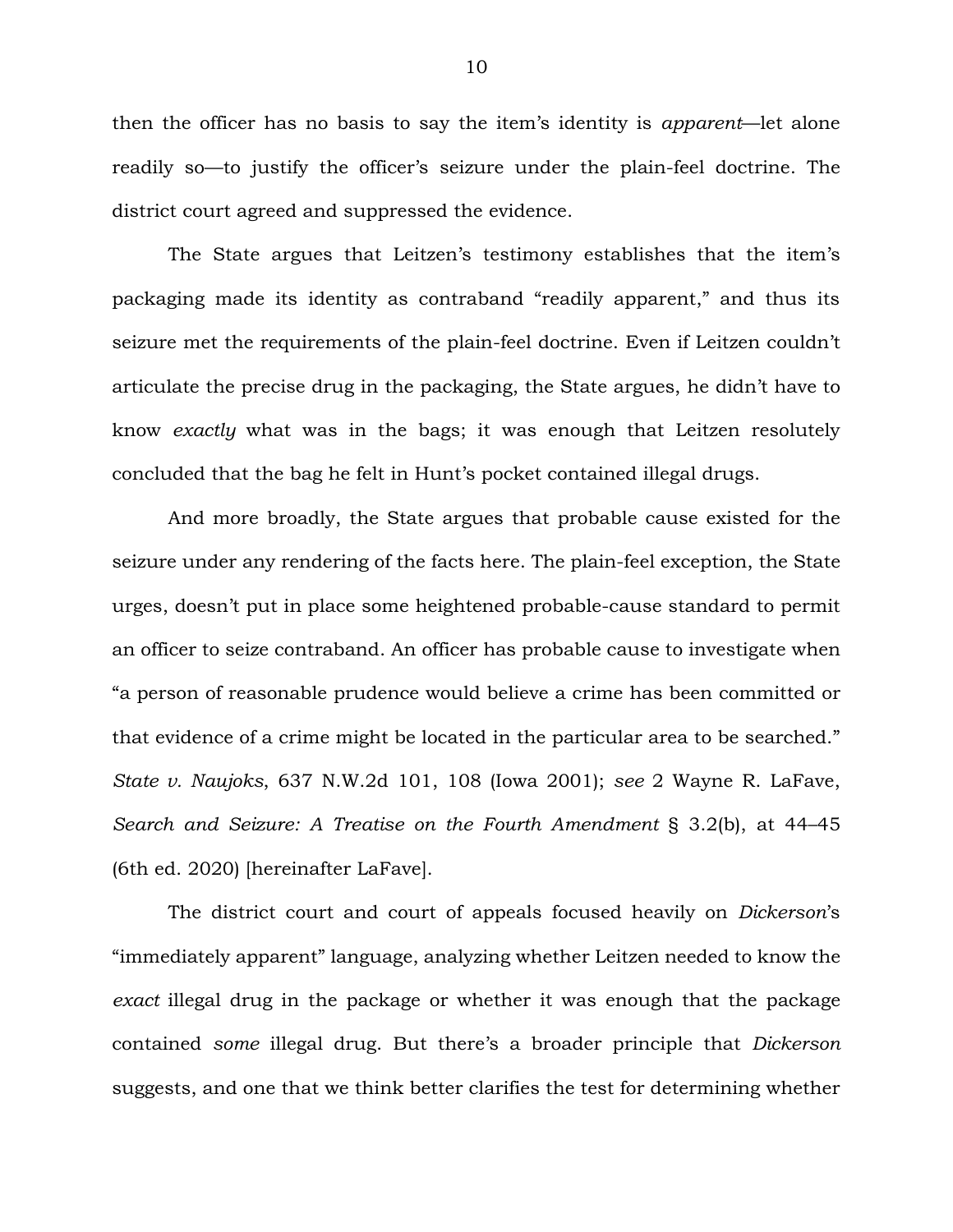a seizure of contraband comports with the constitution's search-and-seizure protections.

If an officer develops probable cause during a pat-down to believe that a person possesses contraband and thus is committing a crime, then the officer may lawfully arrest the person. *See State v. Stevens*, 970 N.W.2d 598, 604 (Iowa 2022). And if an officer may lawfully arrest a person, then the officer may perform a warrantless search incident to that arrest. *Id.*; *see* 1 LaFave § 2.2(a), at 635–36. The search incident to arrest would, in turn, justify the warrantless seizure of the contraband. *Stevens*, 970 N.W.2d at 604 (citing *United States v. Robinson*, 414 U.S. 218, 234 (1973)). "Even though a search incident to arrest typically occurs after an arrest, 'the timing of the formal arrest is not fatal to the search.'" *Id.* (quoting *State v. Horton*, 625 N.W.2d 362, 364 (Iowa 2001) (en banc)).

An officer can develop probable cause that a crime has been committed at any time—including while frisking a person for weapons. *See State v. McGee*, 381 N.W.2d 630, 632 (Iowa 1986). And this is where the standard for probable cause becomes important. "[P]robable cause does not require absolute certainty, but a probable determination through the eye of a reasonably prudent person." *State v. Prior*, 617 N.W.2d 260, 268 (Iowa 2000) (en banc). The phrase "immediately apparent" in *Dickerson* is logically read to refer to facts sufficient to establish probable cause, not to establish certainty in the officer's mind. *See*  2 LaFave § 4.11(d), at 1013–15.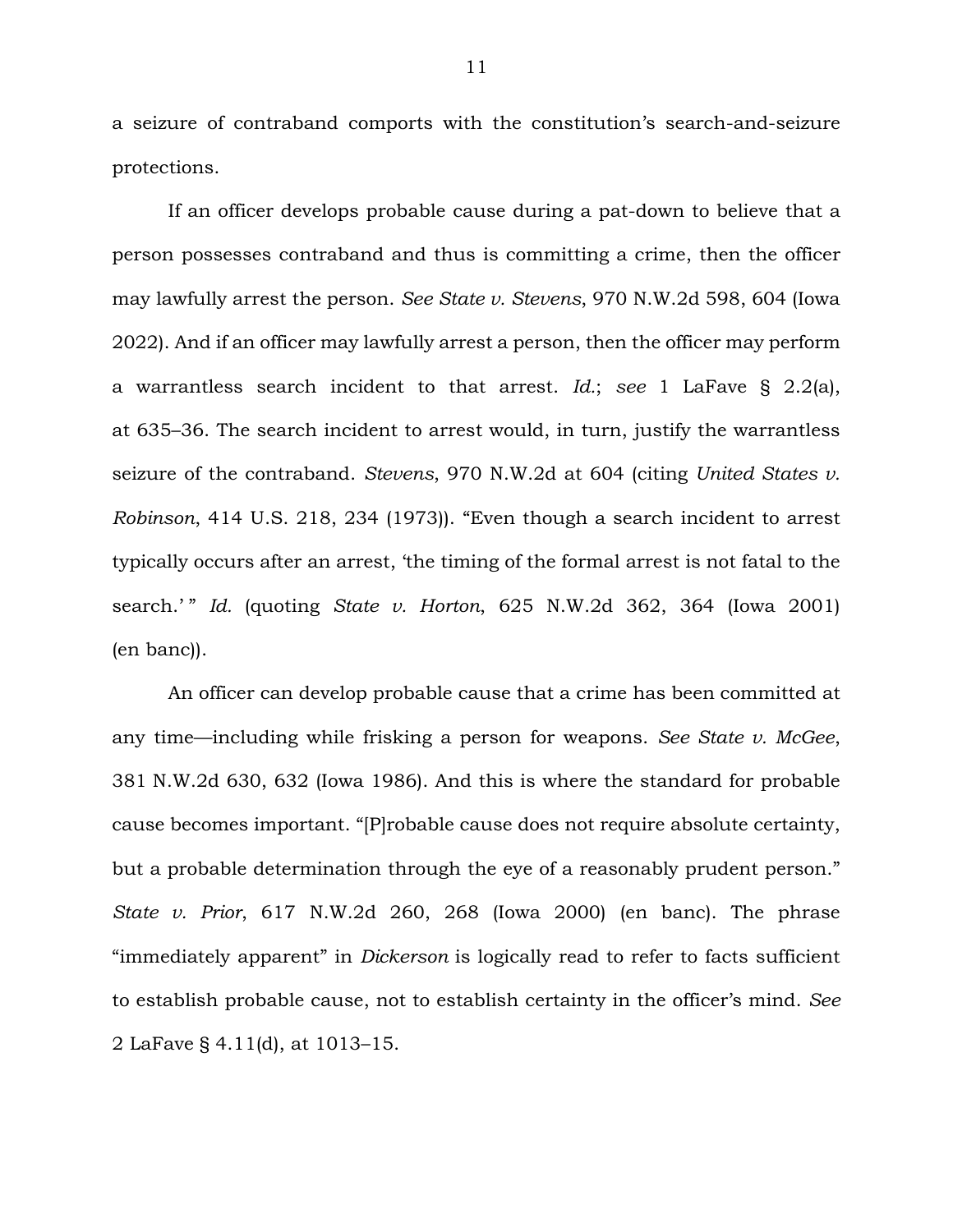The facts of this case indicate that Leitzen, while conducting a lawful *Terry*  frisk for weapons, determined based on his experience that the objects he felt in Hunt's pocket were packaged drugs, specifically either powder cocaine, crack cocaine, or heroin. Unlike in *Dickerson*, the record in this case contains no evidence to suggest that Leitzen extended the pat-down or explored Hunt's pocket further than permitted to discover if Hunt was armed. This determination that Hunt at that moment possessed illegal drugs, if founded, would establish probable cause for Hunt's arrest and seizure of the drugs after a search incident to his arrest.

A question nonetheless remains about whether Leitzen's level of knowledge gained by touching the packaging, without certainty of the contents inside the packaging, was enough to generate probable cause to arrest Hunt. Leitzen didn't actually testify to feeling any drugs (for example, a powdery substance or rocklike objects) in Hunt's pocket. We must decide whether Leitzen's conclusion that Hunt possessed drugs in fact meets the bar to establish probable cause.

We hold that it does. Again, Leitzen worked as a police officer for eighteen years, and for seven of those years worked in a drug task force. He testified based on his experience that in Dubuque, "powder cocaine, crack cocaine, and heroin are packaged in the corner of sandwich baggies, just twisted into a knot and tied into small circulars from the corner of a plastic bag." Letizen's testimony describing, in his experience, how these particular drugs are uniquely packed into bags of a particular size and shape, with a particular means of fastening, lends credence to his assertion of having identified the packages as likely to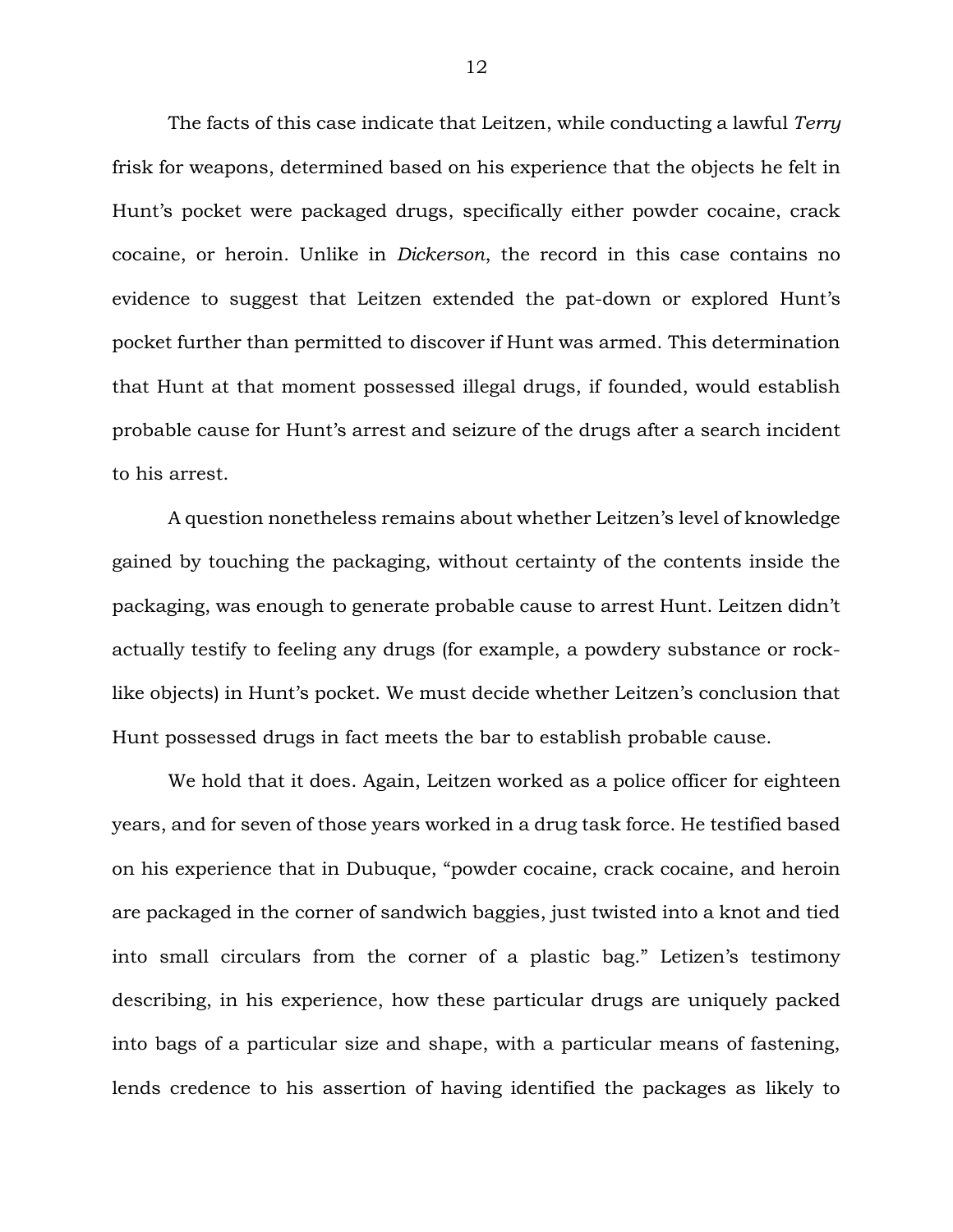contain one of the three drugs packaged in this way. Leitzen was also able to rule out other types of drugs solely based on the packaging because the packaging of the drugs was not similar to that of methamphetamine or marijuana. The evidence, on the record before us, would establish probable cause for Leitzen to have arrested Hunt for drug possession. *See United States v. Proctor*, 148 F.3d 39, 42–43 (1st Cir. 1998) (finding an officer who "made an immediate determination that the bulge was in fact a glassine bag containing marijuana" could seize the object); *Doctor v. State*, 596 So. 2d 442, 445 (Fla. 1992) (during lawful frisk, officer was able by virtue of his particularized experience to determine defendant carrying crack cocaine by "the texture of the plastic bag that it's in, the little rock formations of it"); *People v. Custer*, 630 N.W.2d 870, 879 (Mich. 2001) ("[W]hile conducting the patdown search of defendant, the officer felt a two-by-three-inch object in defendant's pocket that he believed was a card of blotter acid . . . based on his knowledge that blotter acid was often contained on sheets of cardboard . . . . Under these circumstances, the officer had probable cause to believe that the object he felt in defendant's pocket was contraband."); *State v. Bradley*, 867 So. 2d 31 (La. App. 2004) (finding it sufficient that the officer felt a bulge in the defendant's pocket that "in his opinion felt like plastic bags such as are used for drug packaging"); *State v. Ochoa*, 93 P.3d 1286, 1290 (N.M. 2004) ("An officer's experience and training, considered within the context of the incident, may permit the officer to identify drug paraphernalia or drug packaging with a reasonable level of probability, sufficient for probable cause."); *Commonwealth v. Parker*, 957 A.2d 311, 316 (Pa.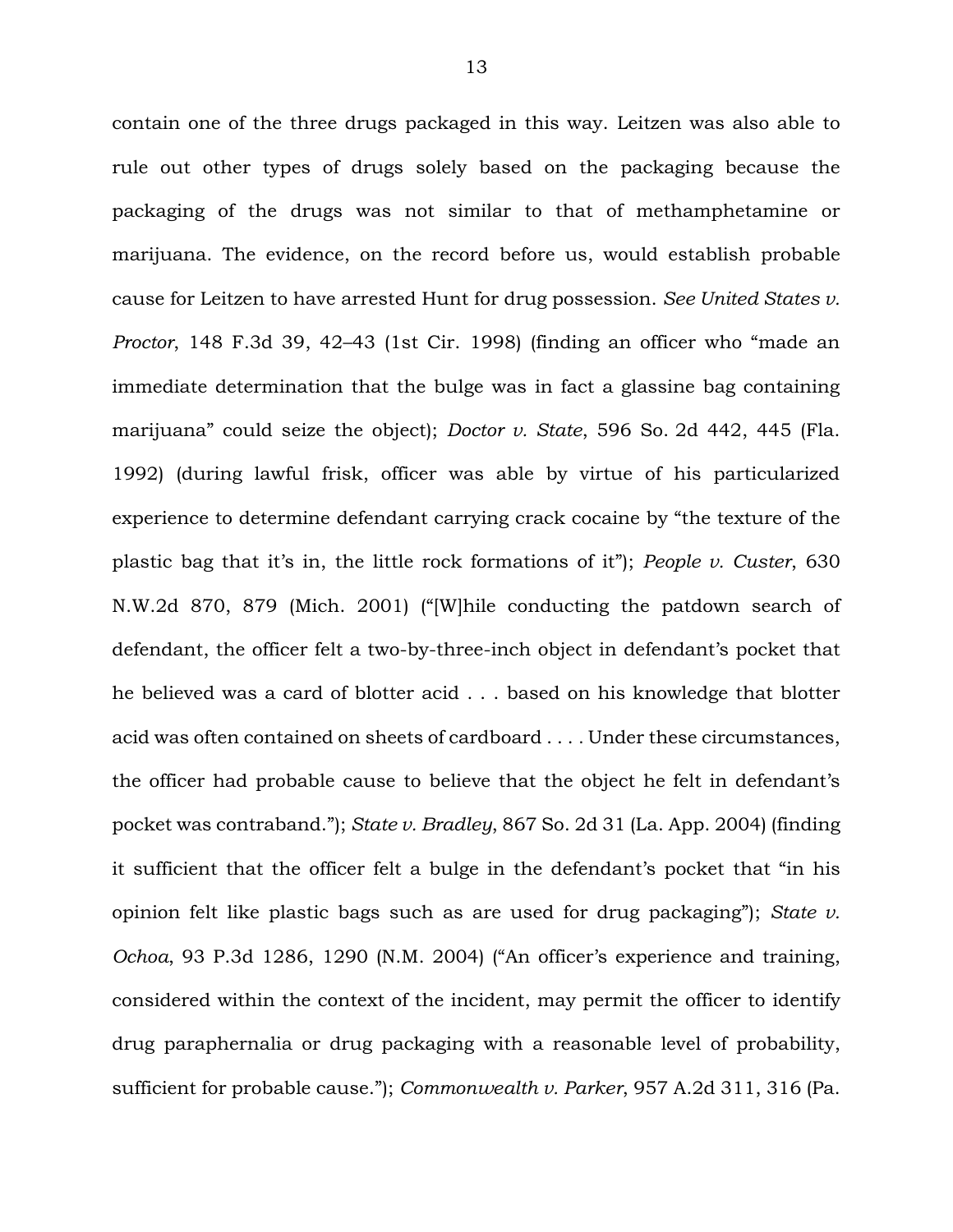Super. Ct. 2008) ("[T]he officer here was able to immediately identify the object he felt as packaged crack cocaine before he reached into Parker's pocket and looked at the plastic bags."); *Maestas v. State*, 416 P.3d 777, 782 (Wyo. 2018) ("Corporal Halter's testimony indicates that he felt and immediately believed the rock-like object was contraband. At that moment, Corporal Halter had probable cause to seize the object.").

Again, the bar for probable cause is not absolute certainty, but rather whether "a person of reasonable prudence would believe a crime has been committed or that evidence of a crime might be located in the particular area to be searched." *Naujoks*, 637 N.W.2d at 108. *See generally* 2 LaFave § 3.2(c), at 58–59 (stating that probable cause "is to be viewed from the vantage point of a prudent, reasonable, cautious police officer . . . guided by his experience and training" (quoting *United States v. Davis*, 458 F.2d 819, 821 (D.C. Cir. 1972) (per curiam) (omission in original))).

Our holding today neither stiffens nor dilutes the probable cause standard that applies to law enforcement's encounters with people. We simply apply it to a factual scenario in which a police officer, while conducting what the defendant concedes is a lawful frisk for weapons, establishes probable cause through touch to believe that the defendant has committed a crime (in this case, possession of illegal drugs). For purposes of establishing probable cause, there's no meaningful difference between Leitzen *seeing* Hunt place a package in his pocket with these physical characteristics and Leitzen *feeling* a package with these same physical characteristics while frisking for weapons.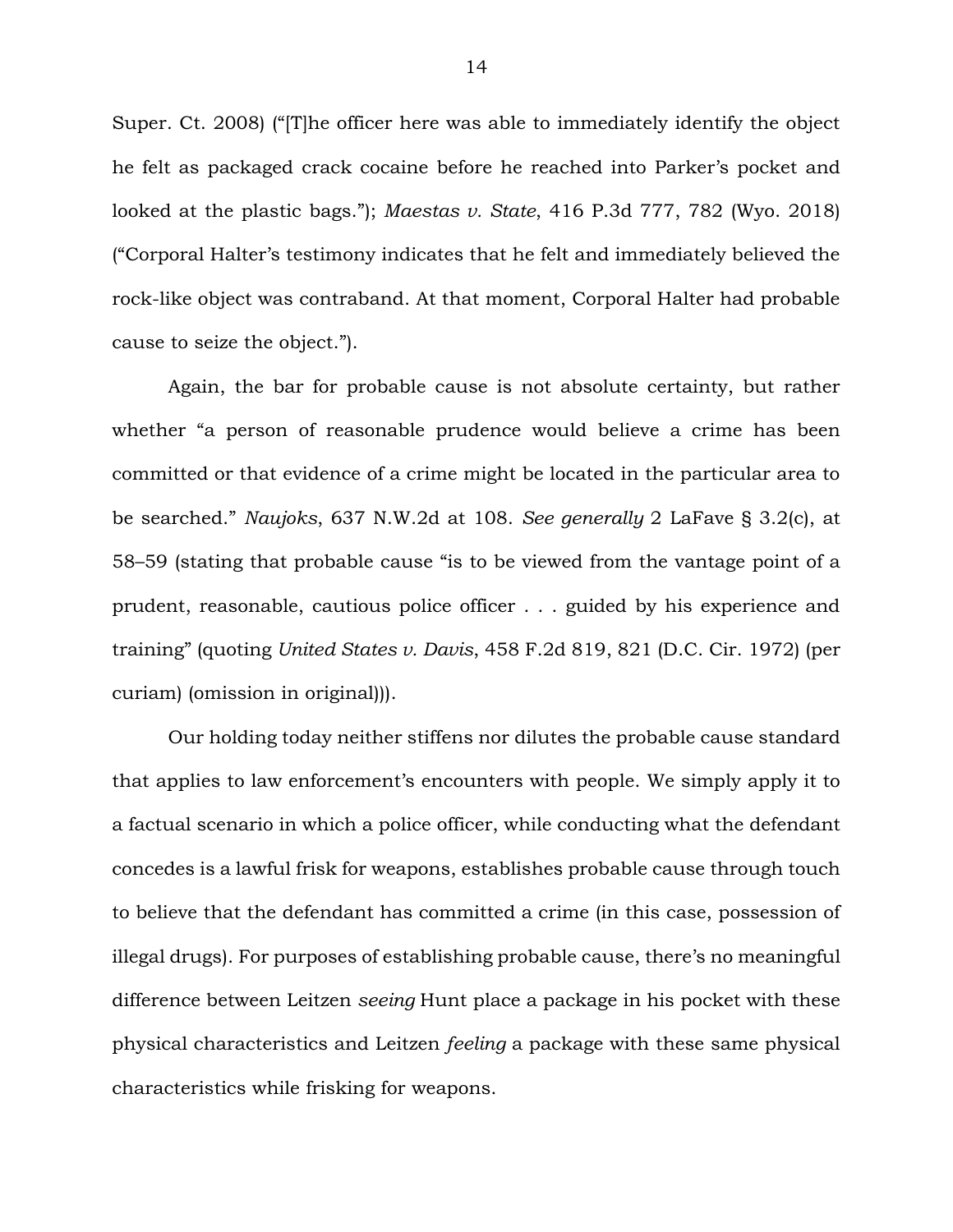Probable cause isn't limited to any particular method of perception. We've previously held that an officer can develop probable cause based on smell. *State v. Watts*, 801 N.W.2d 845, 854 (Iowa 2011) (holding "that a trained officer's detection of a sufficiently distinctive odor, by itself or when accompanied by other facts, may establish probable cause"). And we can surmise no good reason that officers should be rendered unable to act on probable cause that develops during the course of a lawful pat-down based on the officer's sense of touch when the officer is otherwise able to act on probable cause that develops during the course of a lawful pat-down based on the officer's seeing something, smelling something, or hearing something. Probable cause based on tactile identification may be just as compelling as probable cause drawn from visual, aural, or olfactory identification.

For these reasons, we thus reverse the district court's grant of Hunt's motion to suppress and remand for further proceedings.

# **COURT OF APPEALS DECISION AFFIRMED; DISTRICT COURT SUPPRESSION RULING REVERSED AND CASE REMANDED.**

Christensen, C.J., and Waterman, Mansfield, McDonald, and Oxley, JJ., join this opinion. Appel, J., files a dissenting opinion.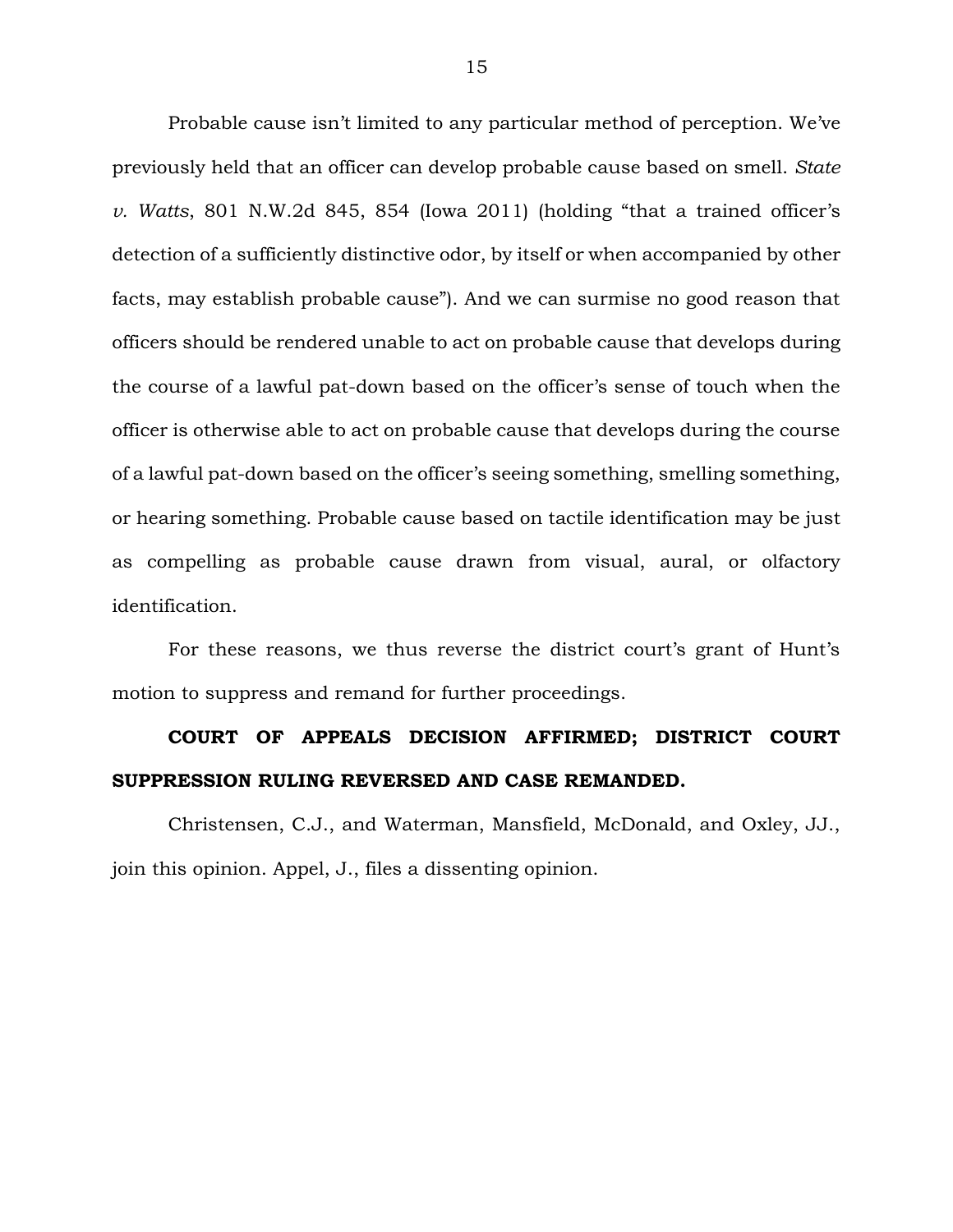#### **APPEL, Justice (dissenting).**

This case involves a double-barreled risk of unconstitutional invasion of privacy arising from a warrantless pretextual stop for a minor traffic violation permitted under *Whren v. United States*, 517 U.S. 806 (1996), followed by a warrantless search for weapons based not on probable cause but diluted reasonable suspicion under the sprawling doctrine of *Terry v. Ohio*, 392 U.S. 1 (1968). The combination of these troublesome doctrines causes me to examine closely the underlying legal doctrine and its application to the facts of this case. *See State v. Warren*, 955 N.W.2d 848, 873–76 (Iowa 2021) (Appel, J., dissenting) (citing interplay of Supreme Court doctrines in search and seizure).

As is always the case, the constitutional analysis is not about "correct" and "incorrect" decisions but about choices made and roads not taken. And, where exceptions to the warrant requirement are involved, there is always the problem of mission creep, where supposedly narrow exceptions to the warrant requirement (like *Terry*-type stops) end up being robust in practice.

Finally, I approach the question of the warrantless stop and warrantless search in this case with a recognition that exceptions to the warrant requirement must be tightly contained and that every expansion of government power to search and seize leads to a corresponding reduction in personal liberty. *See, e.g.*, *State v. Price-Williams*, \_\_\_ N.W.2d \_\_\_, \_\_\_\_, 2022 WL 1194018, at \*7–28 (Iowa Apr. 22, 2022) (Appel, J., dissenting) (arguing that a valid stop does not mean that a frisk is necessarily permitted; there must be a reasonable suspicion that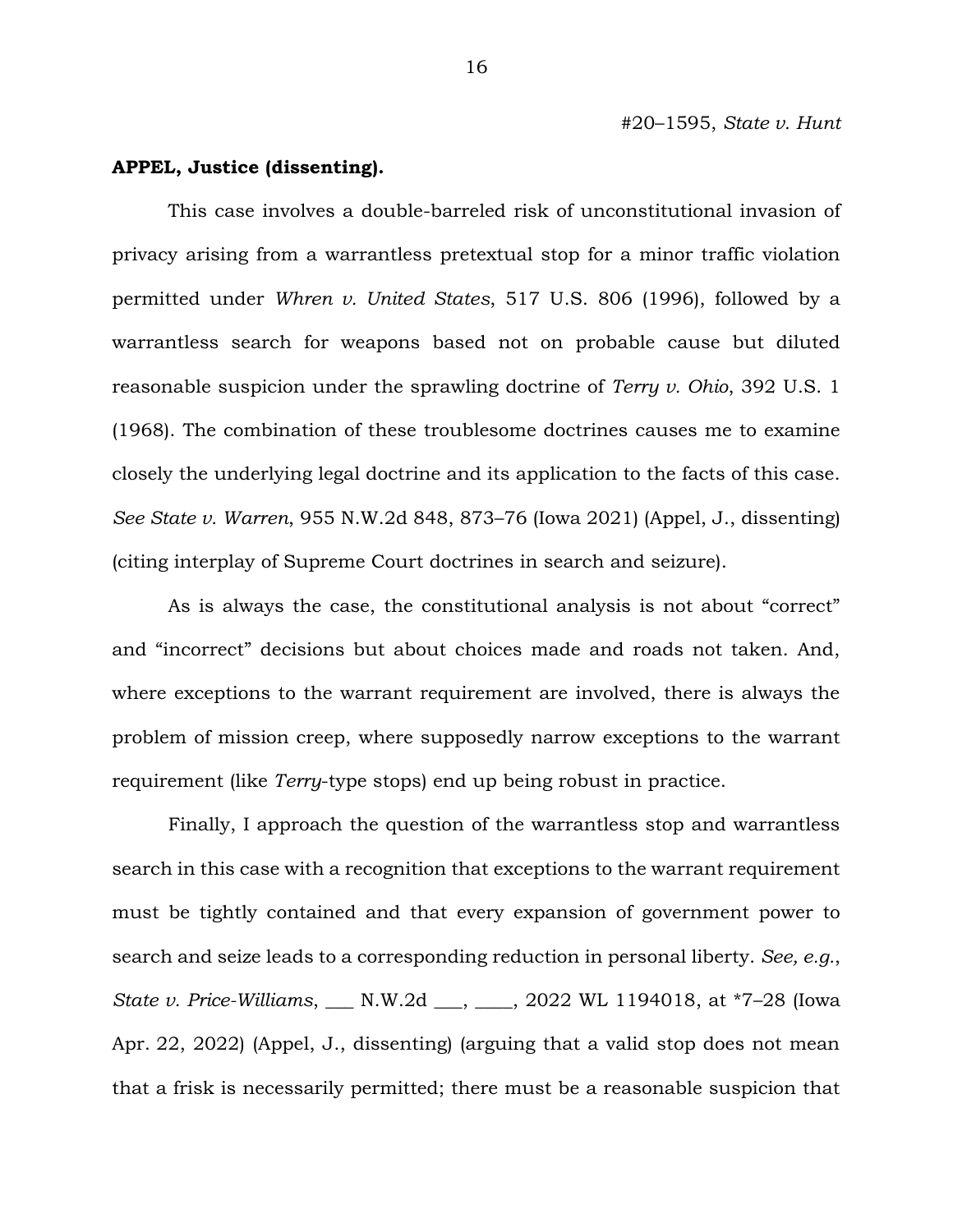the individual is armed and dangerous); *State v. Hauge*, \_\_\_ N.W.2d \_\_\_, \_\_\_\_, 2022 WL 1193721, at \*12–43 (Iowa Apr. 22, 2022) (Appel, J., dissenting) (arguing for use of waiver doctrine in consent searches).

#### **I. Historical Overview of "Plain Touch" Doctrine.**

**A. From** *Terry v. Ohio* **to** *Minnesota v. Dickerson***.** The United States Supreme Court adopted the notion of a warrantless pat-down search for weapons in the controversial case of *Terry v. Ohio*. 392 U.S. at 30–31. In *Terry*, the Supreme Court emphasized that it was authorizing only "narrowly drawn authority" to engage in a search for weapons. *Id.* The pat-down search was to be a "carefully limited search of the outer clothing of [the suspect] in an attempt to discover weapons." *Id.* at 30.

After *Terry*, the Supreme Court adopted the "plain view" doctrine in *Coolidge v. New Hampshire*, 403 U.S. 443, 465–67 (1971). According to the *Coolidge* plurality, the police were permitted to engage in a warrantless search if (1) the object is in plain view, (2) its discovery was inadvertent, and (3) it was "immediately apparent" that the items may be evidence of a crime, such as contraband. 403 U.S. at 466–73. The plurality in *Coolidge* emphasized, as the Supreme Court often does when crafting yet another exception to the warrant requirement, the narrowness of the holding. Specifically, the plurality stated that "[t]he 'pla[i]n view' doctrine may not be used to extend a general exploratory search from one object to another until something incriminating at last emerges." *Id.* at 466.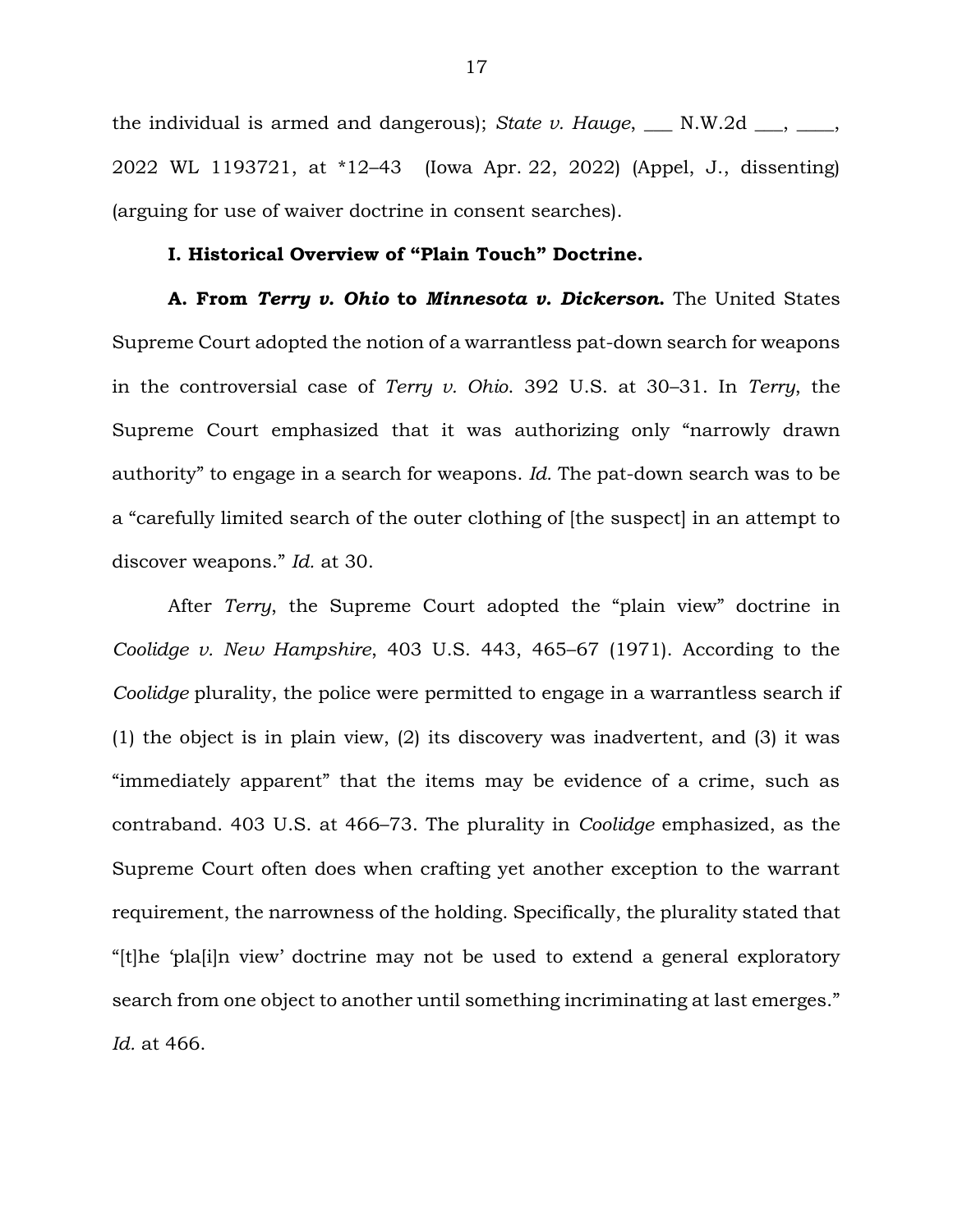A few years later, however, the Supreme Court abandoned the inadvertence requirement in *Horton v. California*, 496 U.S. 128, 137 (1990), thereby eliminating one of the protections against pretextual searches. In *Arizona v. Hicks*, the Supreme Court addressed the meaning of the term "immediately apparent" as used in *Coolidge*. 480 U.S. 321, 326–27 (1987). The *Hicks* Court held that "immediately apparent" meant only that probable cause must be present, not the higher degree of certitude that some appellate courts were embracing. *Id.* at 326. Thus, what may have been a narrow exception to the warrant requirement was expanding beyond its original confines.

Using *Coolidge* and *Terry* as a springboard, a number of federal courts expanded the exception to the warrant requirement yet again to include circumstances where a police officer engaged in a *Terry*-type search determines that a person is carrying contraband based on the "plain feel" of the object. *See, e.g.*, *United States v. Roach*, 477 F. App'x 993, 998–99 (4th Cir. 2012) (per curiam); *United States v. Yamba*, 506 F.3d 251, 256–60 (3d Cir. 2007); *United States v. Rivers*, 121 F.3d 1043, 1046–47 (7th Cir. 1997); *United States v. Russell*, 670 F.2d 323, 325 (D.C. Cir. 1982); *United States v. Ocampo*, 650 F.2d 421, 427– 29 (2d Cir. 1981).

There was, however, an important distinction in the caselaw worth our discussion. In *United States v. Williams*, the United States Court of Appeals, District of Columbia Circuit adopted a variant of plain feel that insisted that the police officer have a "reasonable certainty" of the presence of contraband. 822 F.2d 1174, 1184 (D.C. Cir. 1987). The reasonable certainty standard was a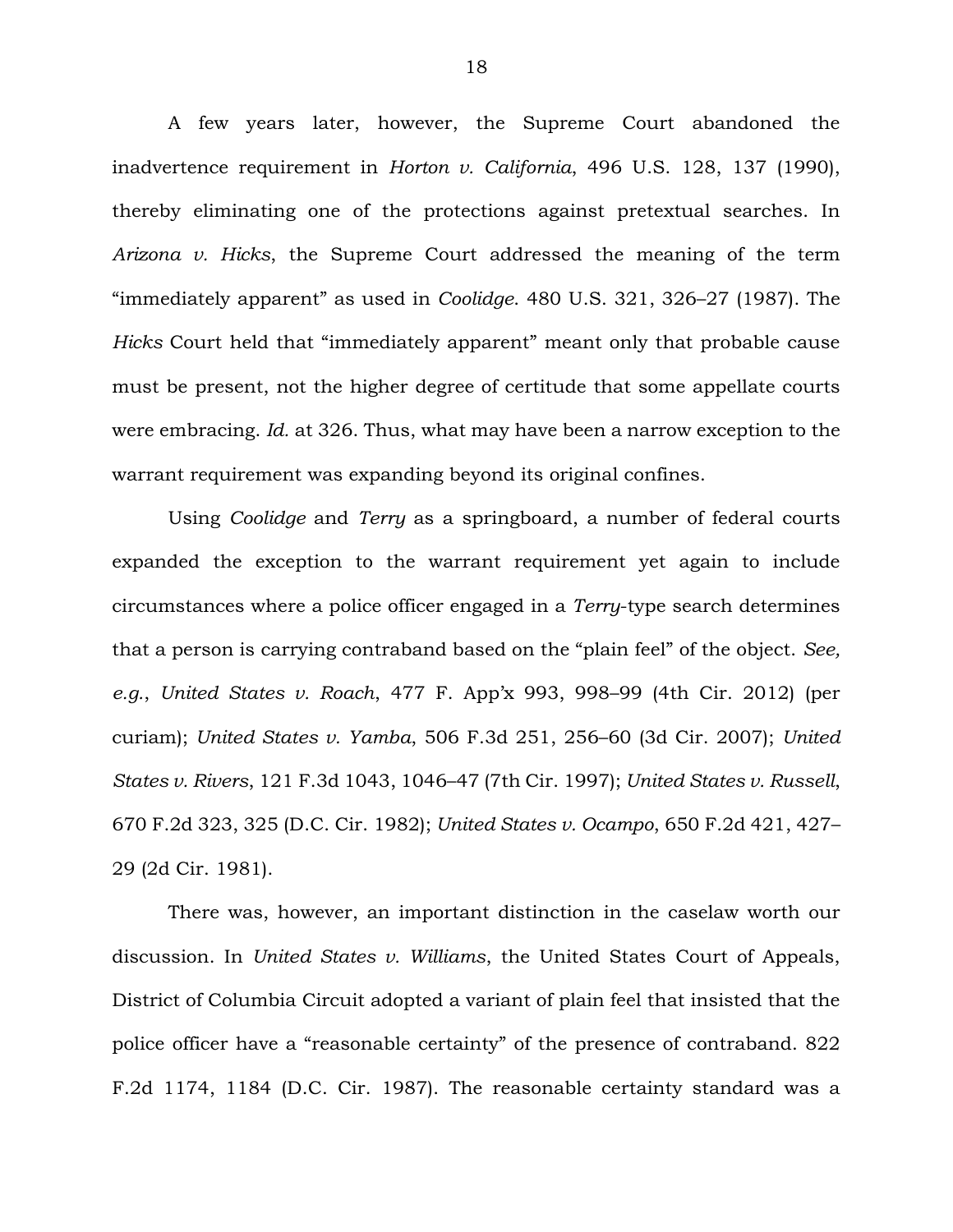higher standard than probable cause and, according to the *Williams* Court, was justified based upon the differences between the plain-view and plain-feel doctrines. *Id.* at 1184–85. Similarly, in *United States v. Ocampo*, the Second Circuit applied a seemly-higher-than-probable-cause standard in applying the newly minted exception. *See* 650 F.2d at 429 (noting that the agent was "able readily to identify [the] contents as wrapped currency simply by feeling the outside of the [paper] bag" and concluding that "[w]here the contents of a container are easily discernible by frisking the exterior of a package, there is little likelihood that the owner could reasonably expect any substantial degree of privacy").

Several state courts chose a different interpretation of the Fourth Amendment in the context of the evolving plain-feel doctrine prior to *Minnesota v. Dickerson*, 508 U.S. 366 (1993). State courts in Arizona, Illinois, and Pennsylvania chose to reject the plain-feel doctrine largely because they sought to enforce strict limitations of *Terry* and because the plain-feel doctrine was thought to be too intrusive to withstand Fourth Amendment muster. *See State v. Collins*, 679 P.2d 80, 81–84 (Ariz. Ct. App. 1983); *People v. McCarty*, 296 N.E.2d 862, 863 (Ill. App. Ct. 1973) (per curiam); *Commonwealth v. Marconi*, 597 A.2d 616, 619 (Pa. Super. Ct. 1991); *State v. Broadnax*, 654 P.2d 96, 101–03 (Wash. 1982) (en banc).

In a case decided just before the Supreme Court decided *Dickerson*, the New York Court of Appeals rejected the plain-feel doctrine under both the United States and New York Constitutions in *People v. Diaz*, 612 N.E.2d 298, 299 (N.Y.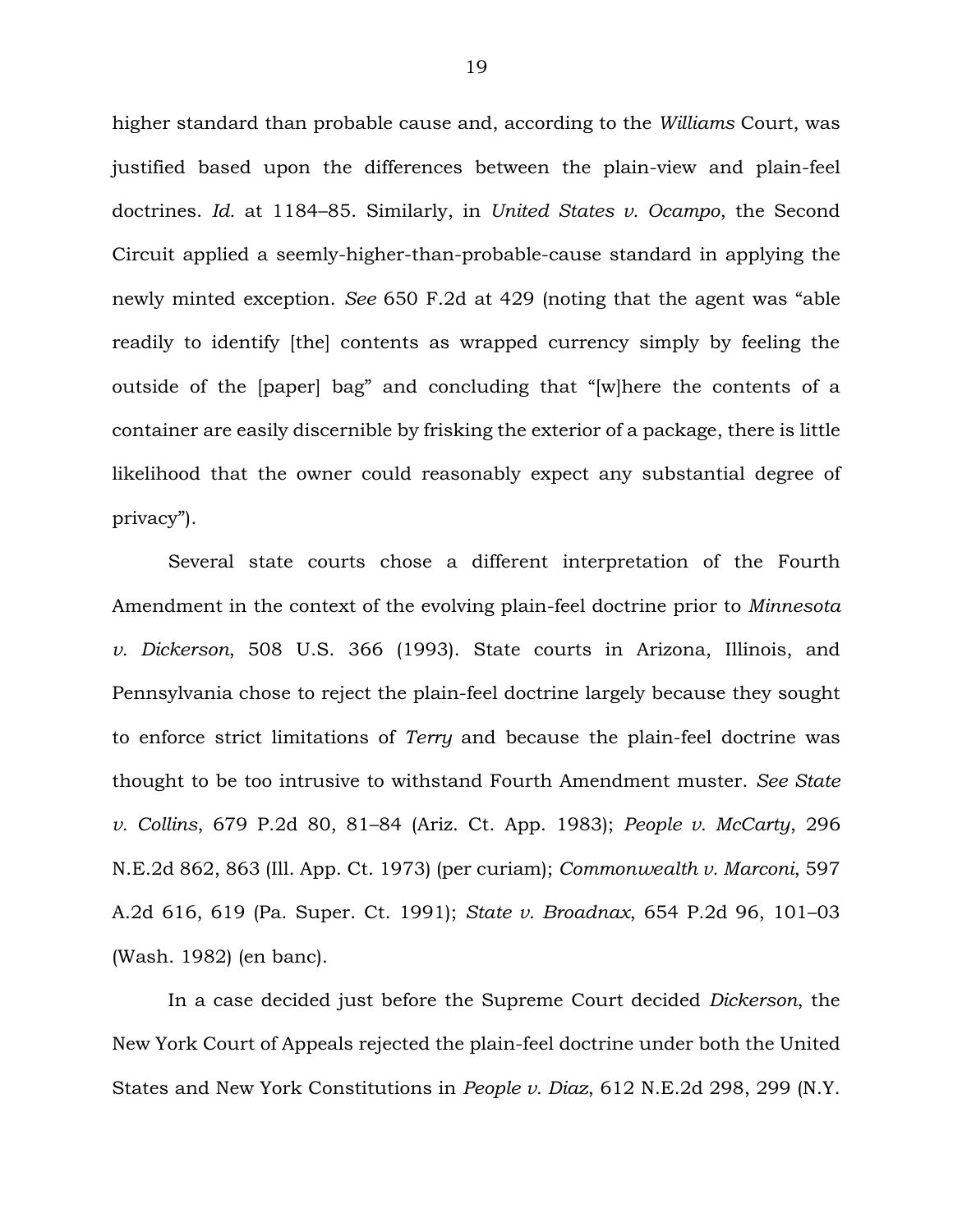1993). The *Diaz* court distinguished the plain-view doctrine from the plain-feel doctrine in several ways. First, under the plain-view doctrine, no search occurs. *Id.* at 301–02. Further, because the objects are out in the open, there is no expectation of privacy. *Id.* at 302. But, according to the *Diaz* court, these features of plain view do not extend to plain-feel cases. *Id.* A concealed item cannot be identified except by further search, and the person who has the item concealed in their clothing has an expectation of privacy in its contents. *Id.* Additionally, the *Diaz* court noted the inherently unreliable nature of touch compared with sight. *Id.* ("While in most instances seeing an object will instantly reveal its identity and nature, touching is inherently less reliable and cannot conclusively establish an object's identity or criminal nature."). The *Diaz* court recognized that plain feel would often be based upon a police officer's testimony, but that identification of a concealed item would ordinarily require "a degree of pinching, squeezing or probing" beyond the limited intrusion permitted under *Terry*. *Id.* (cautioning additionally that to allow the plain-feel exception would risk "blurring of the limits to *Terry* searches").

The Supreme Court of Minnesota took a similar view to *Diaz* in *State v. Dickerson*, 481 N.W.2d 840 (Minn. 1992). In *Dickerson*, the court considered a case where a police officer conducting a *Terry* pat-down concluded the suspect was carrying contraband after he examined a lump he felt with his fingers to be crack cocaine. *Id.* at 842–43. The court refused to extend the plain-view doctrine to a situation involving a plain feel for two reasons. *Id.* at 845. First, the court noted that the senses of touch and sight are not equivalent as the sense of touch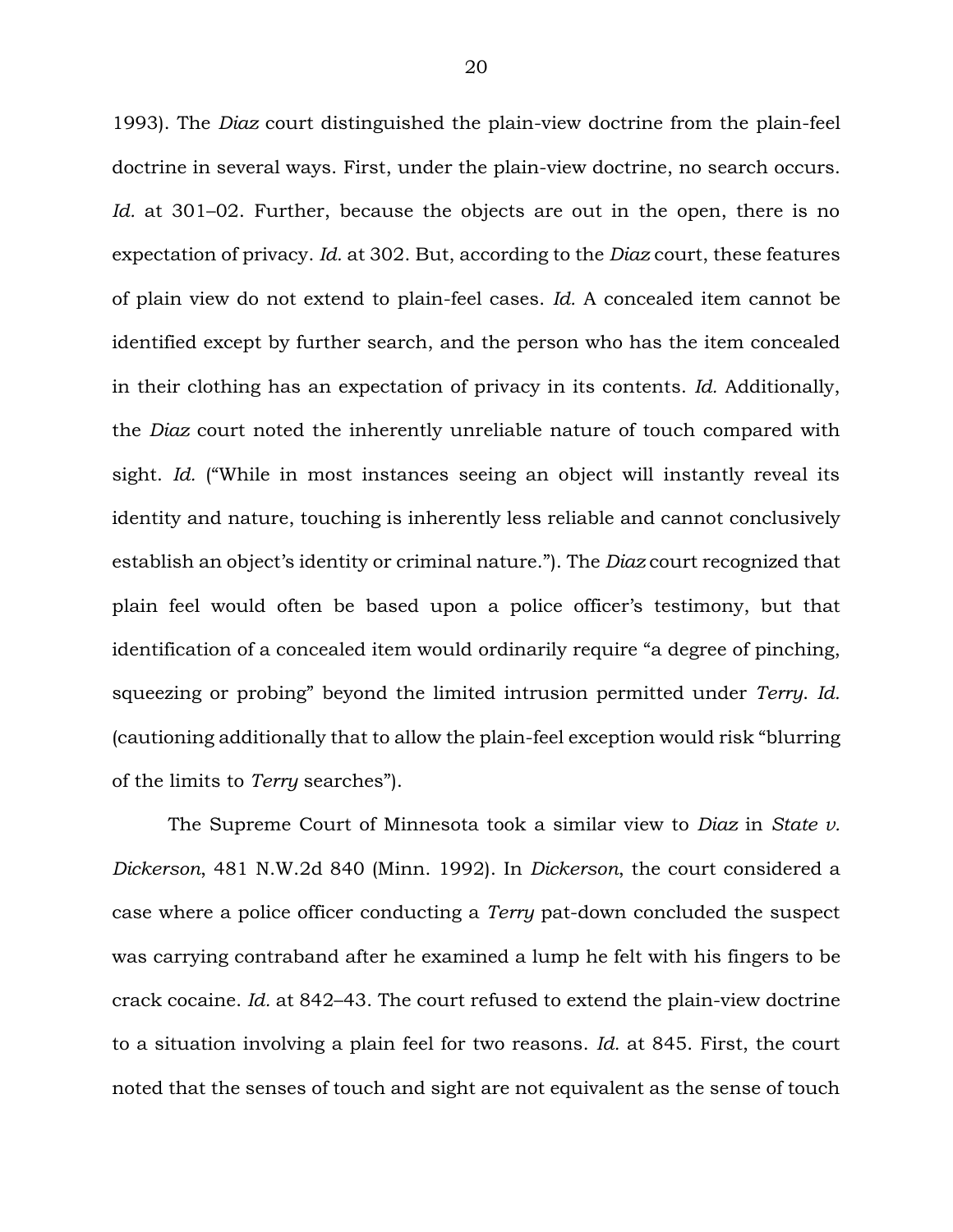is less immediate and reliable than sight. *Id.* Further, the court noted that touching involves a greater invasion of privacy than plain-view situations. *Id.* As a result, the court held that the evidence of the search must be suppressed under the Fourth Amendment. *Id.*

After *Dickerson*, a few courts have interpreted the phrase "immediately apparent" as requiring a showing of some certainty as suggested in the pre-*Dickerson* case of *Williams*. For example, in *Mason v. State*, the Georgia appellate court stated that under the plain-feel doctrine, the officer must express a degree of certainty in identifying the item because the search is being conducted solely for the safety of the police officer and others nearby, not to procure evidence. 647 S.E.2d 308, 309 (Ga. Ct. App. 2007); *see also United States v. Ross*, 827 F. Supp. 711, 719 (S.D. Ala. 1993); *United States v. Winter*, 826 F. Supp. 33, 37 (D. Mass. 1993); *State v. Parker*, 622 So. 2d 791, 795 (La. Ct. App. 1993); *People v. Champion*, 549 N.W.2d 849, 861–62 (Mich. 1996) (near certainty required for the plain-feel doctrine); *Commonwealth v. Stevenson*, 744 A.2d 1261, 1267 (Pa. 2000); *State v. Bridges*, 963 S.W.2d 487, 495 (Tenn. 1997) (per curiam). Other state courts, however, have rejected this approach. *See, e.g.*, *State v. Wonders*, 952 P.2d 1351, 1362 (Kan. 1998).

**B. The United States Supreme Court's Choice in** *Minnesota v. Dickerson***.** The United States Supreme Court granted certiorari in *Minnesota v. Dickerson* to consider whether the Minnesota Supreme Court properly rejected the plain-feel doctrine. 508 U.S. at 368. In *Dickerson*, the Supreme Court unanimously held in a short opinion that the principles of the established plain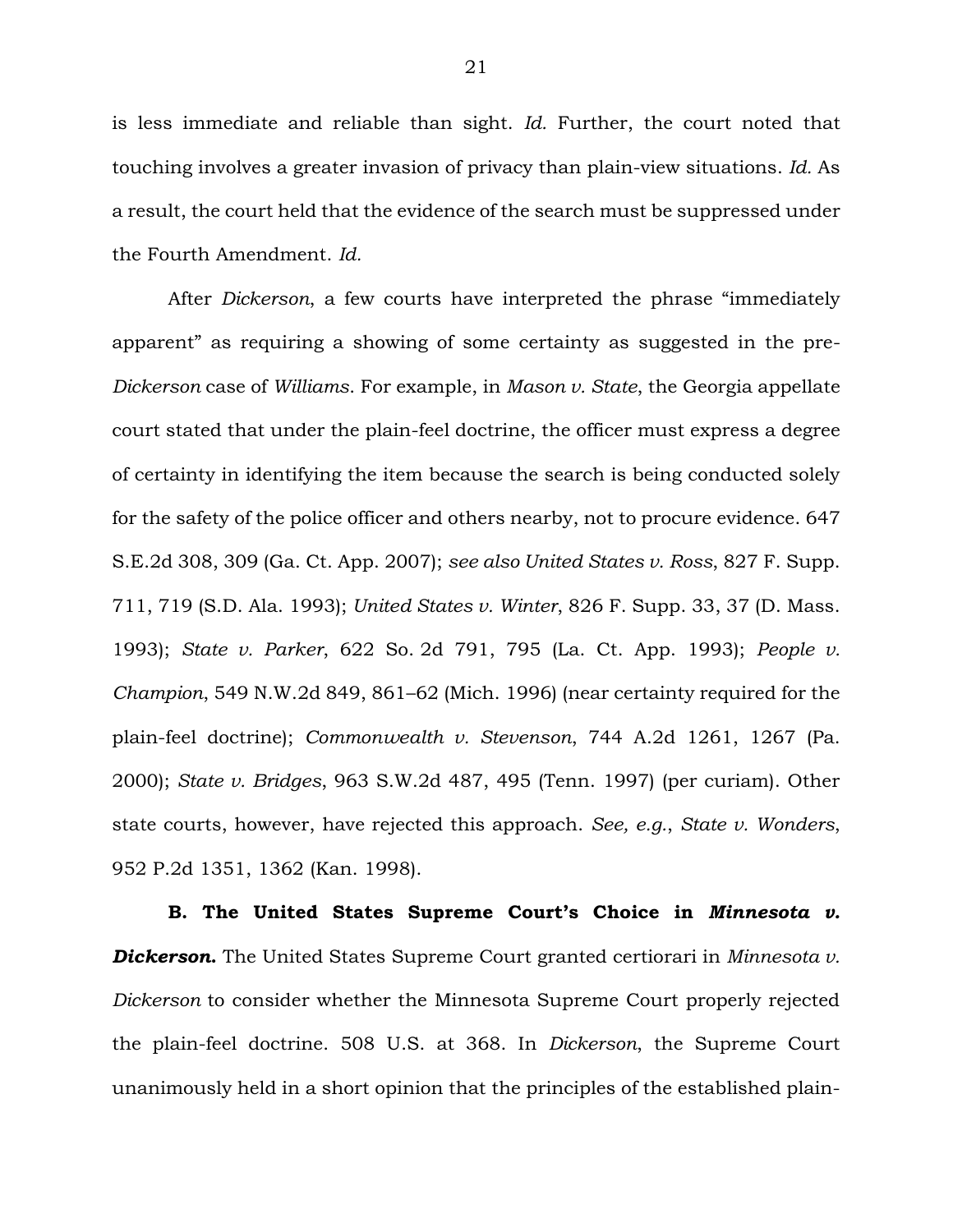view doctrine extended by analogy to cases involving plain feel when police officers engage in a *Terry* search. *Id.* at 374–76. According to Justice White, if a police officer uncovers contraband during a *Terry* search, there is no further invasion of privacy when the police officer seizes that item. *Id.* at 375–76. The majority of the Court, however, concluded that the unlawful nature of the contraband at issue in *Dickerson* was not "immediately apparent" because the police officers engaged in "squeezing, sliding and otherwise manipulating the contents of the defendant's pocket" in a fashion not authorized by a *Terry* search. *Id.* at 378–79 (quoting *Dickerson*, 481 N.W.2d at 844). In an interesting concurrence, joined by Chief Justice Rehnquist, Justice Scalia questioned the validity of *Terry* itself. *Id.* at 379–83 (Scalia, J., concurring).

Some academic commentary was critical of *Dickerson*. *See, e.g.*, George M. Dery III, *The Uncertain Reach of the Plain Touch Doctrine: An examination of*  Minnesota v. Dickerson *and its Impact on Current Fourth Amendment Law and Daily Police Practice*, 21 Am. J. Crim. L. 385, 394–404 (1994) (criticizing the plain-feel doctrine because it fails to recognize the difference between the sense of sight and touch, and could encourage pretextual searches); Anne Bowen Poulin, *The Plain Feel Doctrine and the Evolution of the Fourth Amendment*, 42 Vill. L. Rev. 741, 755 (1997) [hereinafter Poulin] (pointing out *Dickerson* may tempt police to exploit any opportunity to search more broadly and to probe more aggressively).

In my view, *Dickerson* has a number of problems. First, the immediately apparent standard, even as potentially modified by *Hicks*, seems subjective in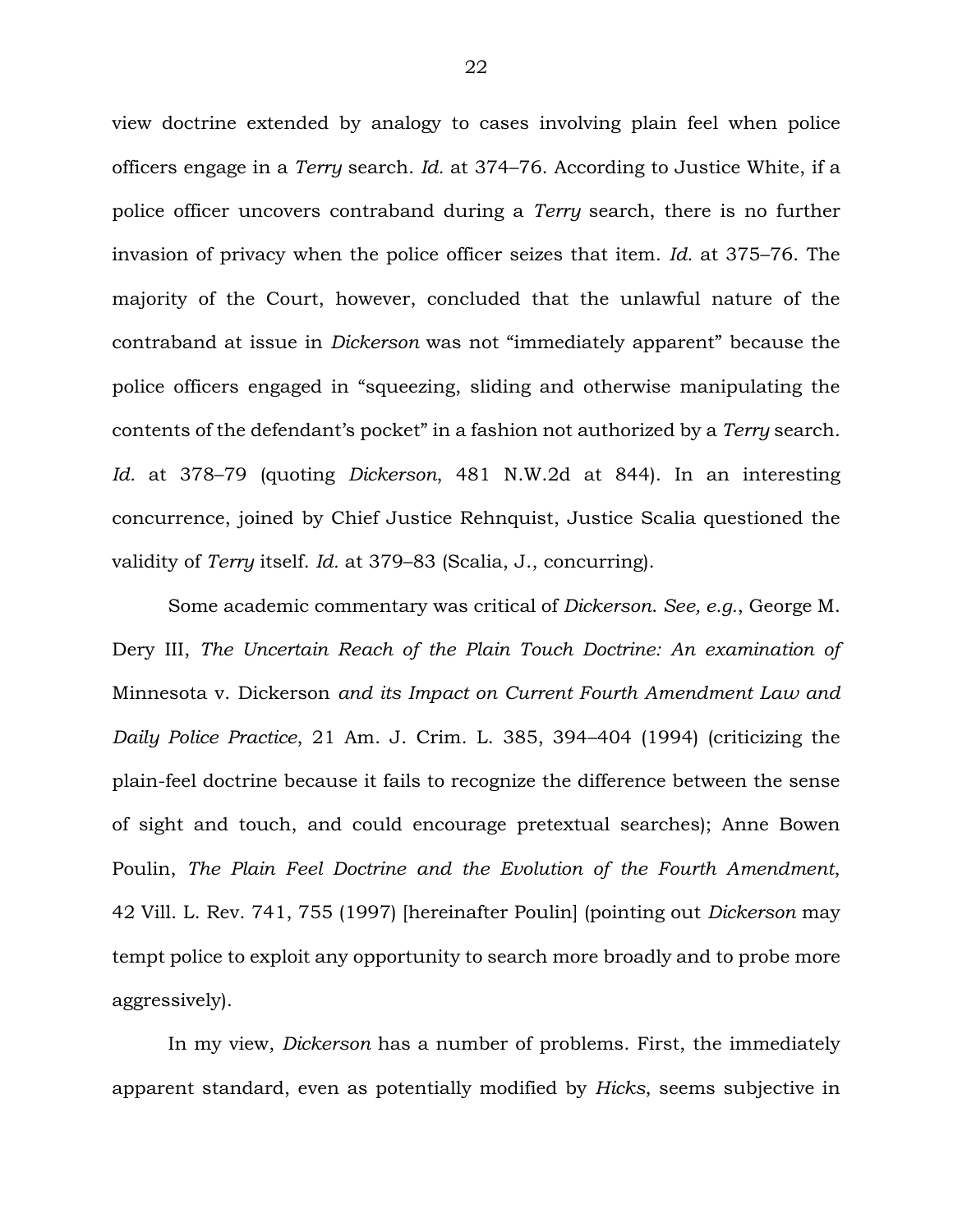nature. Determining what a police officer knew and when they knew it is a slippery slope and not subject to effective cross-examination. As a result, deferential application of the immediately apparent test will permit retrospective "magic words" to sustain a search when a police officer provides scripted testimony that declares expertise in drug matters and asserts that to the police officer, it was immediately apparent the concealed substance was contraband. *Jones v. State*, 682 A.2d 248, 256 (Md. 1996). In addition, because the item is necessarily hidden from view, the ability of a police officer to determine what the substance is with accuracy is necessarily highly speculative and not nearly as reliable as evidence subject to visual examination. And, unlike the plain-view doctrine, the plain-feel doctrine provides a basis for an intrusive seizure of evidence on the body of a suspect, a highly intrusive act compared to the seizure of objects in plain view. Finally, the plain-touch doctrine could encourage routine pretextual searches where the stop and the subsequent weapons search is primarily designed as a warrantless search for contraband rather than a stop designed to promote public safety and protect police officers from the threat of weapons. In my view, it is of critical importance that if it is to be adopted at all, the plain-feel warrantless seizure should be permitted only in narrow, welldefined circumstances.

**C. "Plain Feel" Caselaw after** *Dickerson***.** The federal caselaw, of course, follows *Dickerson*. The main issue in the federal cases is whether the standard for further search of a person based on plain feel is "probable cause" or the higher standard of "immediately" apparent utilized by the D.C. Circuit in the pre-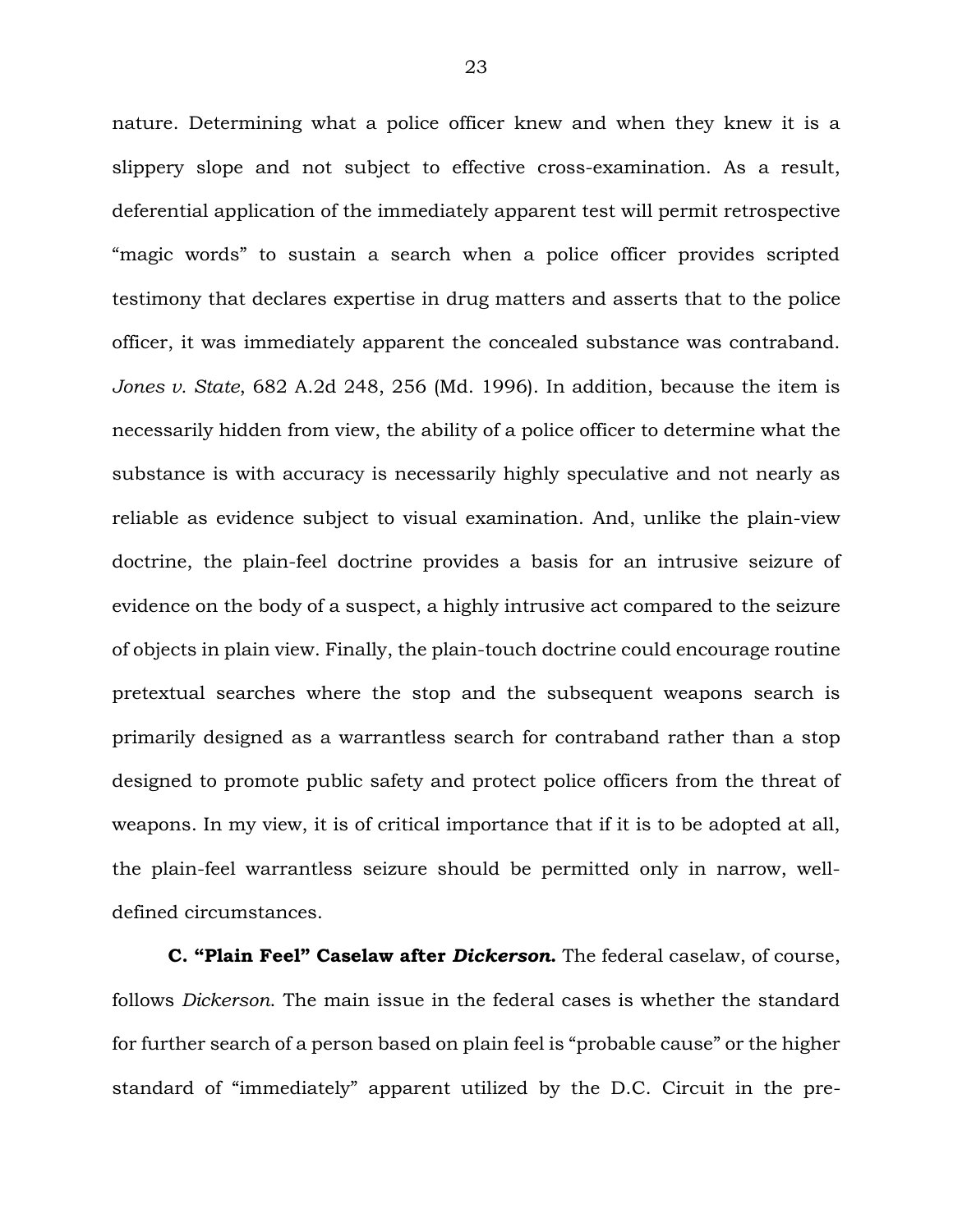*Dickerson* case of *Williams*. This possibility, however, was largely undercut by *Hicks*, where the United States Supreme Court found that probable cause was the standard under the plain-view doctrine, which, by analogy, might also apply to plain-feel cases.

In the state courts, *Dickerson* has generally been adopted as a plain-feel exception to the warrant requirement. *See, e.g.*, *State v. Trine*, 673 A.2d 1098, 1107 (Conn. 1996); *People v. Mitchell*, 650 N.E.2d 1014, 1023 (Ill. 1995); *Champion*, 549 N.W.2d at 856. Some of the state cases, however, adhere strictly to the requirement that the nature of the contraband must be immediately apparent. For example, in *Murphy v. Commonwealth*, the Virginia Supreme Court held that a police officer's detection of a plastic baggie during a pat-down was not sufficient to justify a seizure of the baggie because its unlawful nature was not immediately apparent. 570 S.E.2d 836, 839–40 (Vir. 2002); *see also Ex parte Warren*, 783 So. 2d 86, 94–95 (Ala. 2000); *Commonwealth v. Stevenson*, 744 A.2d at 1268; *State v. Parker*, 622 So. 2d 791, 795 (La. Ct. App. 1993).

In these cases, "immediately apparent" means something beyond probable cause and approaching certitude. The heightened standard is imposed because of the need to ensure the narrow confines of *Terry* searches and to prevent searches for weapons from routinely morphing into searches for drugs.

**D. Caselaw Involving Drugs and Baggies.** It is a surprise to no one that the plain-feel doctrine has become an important tool for law enforcement in drug investigations. Indeed, the police officers involved in this case were on duty as part of a drug enforcement unit. It is not surprising that there are a number of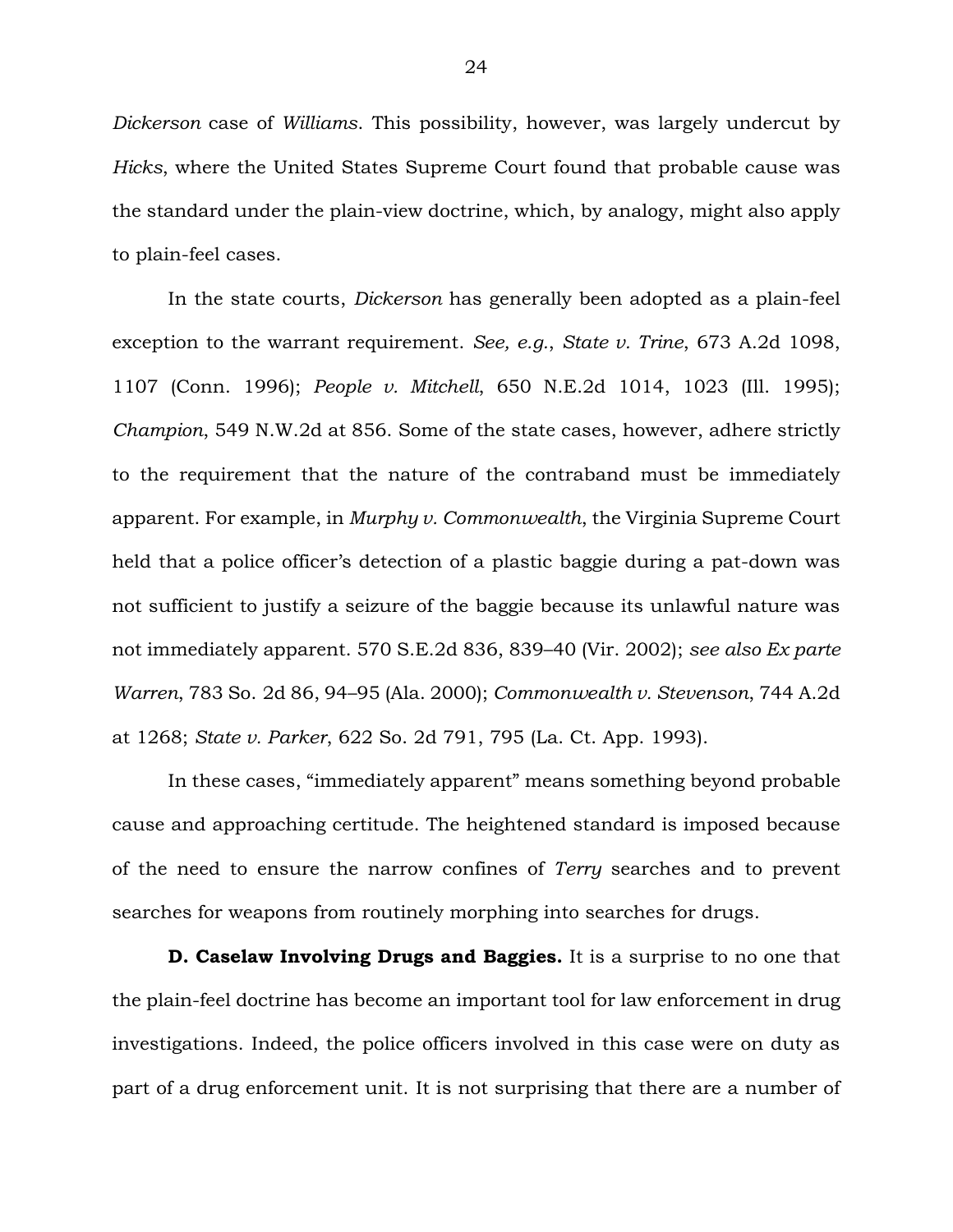plain-feel cases involving *Terry*-type searches revealing baggies underneath the clothing of the person being searched. The caselaw is diverse in part because the cases are fact-specific.

In *Commonwealth v. Stackfield*, the Pennsylvania Supreme Court considered whether the discovery of contraband during a *Terry*-type search was valid under the plain-feel doctrine. 651 A.2d 558, 561 (Pa. Super. Ct. 1994). The court concluded that the facts did not establish that the police officer immediately recognized the presence of contraband while conducting the *Terry* search. *Id.* at 562. According to the *Stackfield* court:

A zip-lock baggie is not per se contraband, although material contained in a zip-lock baggie may well be. . . . The record supports a factual finding that the officer felt a mass that he recognized as a baggie; it does not support a factual finding that the officer felt what he immediately recognized as contraband. Sight unseen, the contents of the baggies that the officer felt in appellant's pants pockets could as easily have contained the remains of appellant's lunch as contraband.

#### *Id.*

The fact that the material could be an illegal substance and that the police officer had observed illegal substances being carried in baggies was insufficient. As stated in *Stackfield*, to hold otherwise would be to ignore *Dickerson*'s mandate that the plain-feel doctrine is a narrow exception to the warrant requirement that only applies when an officer conducting a lawful *Terry* frisk feels an object and the object's mass or contour makes its identity as contraband immediately apparent. *Id.* Note the Pennsylvania Supreme Court's emphasis on the narrowness of the doctrine.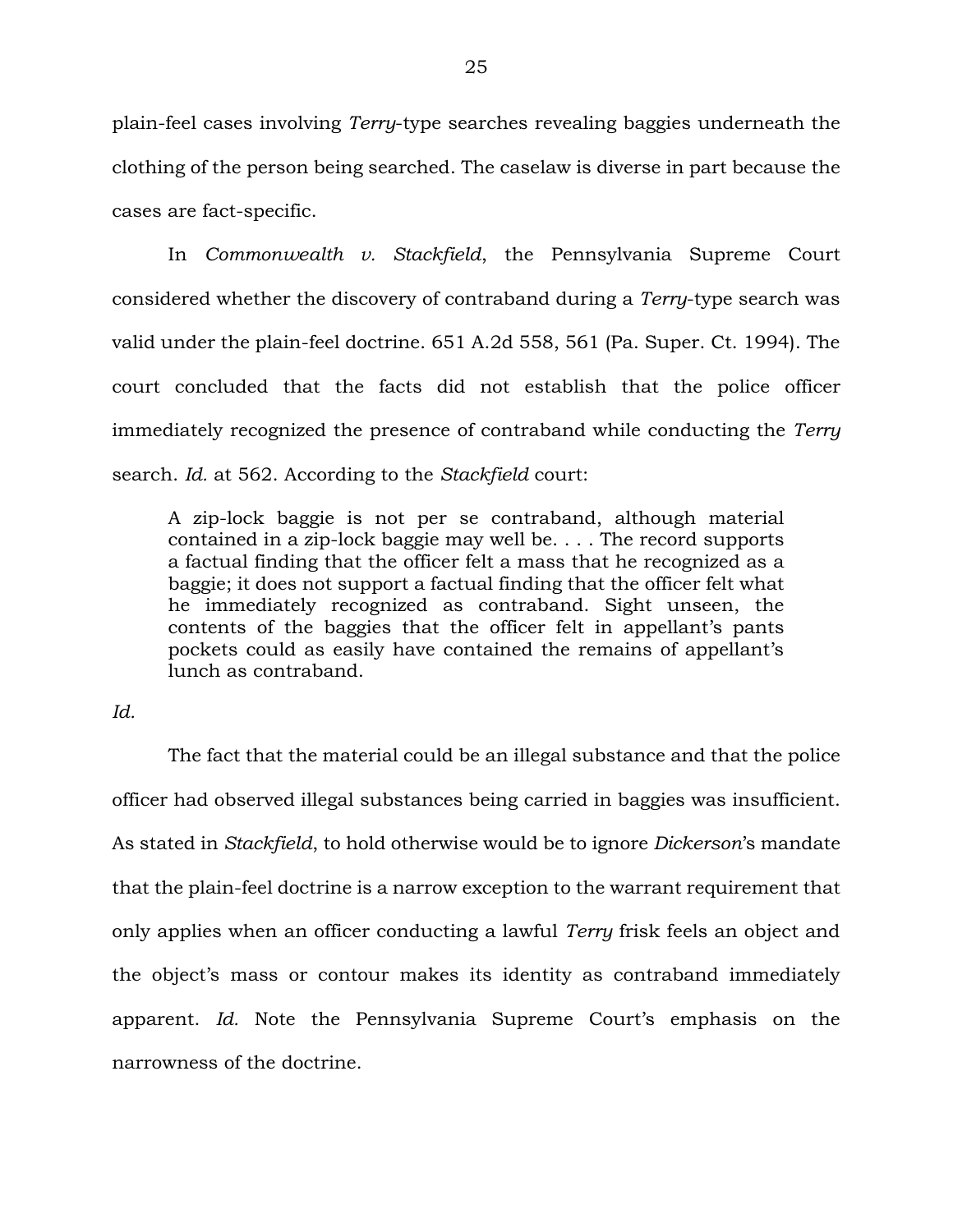In *G.M. v. State*, the police officer conducting a pat-down of the defendant felt a bag inside the defendant's pocket that he believed to have a plant-like material within the bag. 172 So. 3d 963, 964 (Fl. Dist. Ct. App. 2015). The police officer testified that based on his training and experience, he thought it was marijuana within the bag and pulled it out of the defendant's pocket. *Id.* at 965. The court held the police officer did not know what kind of plant was in the bag the officer simply claimed that based on his training and experience that it was marijuana. *Id.* at 968. The court found the officer had nothing more than an "inkling" that the plant within the baggie could have been marijuana. *Id.* The officer's perception that there was contraband in the defendant's pocket was not a result of his "tactile perception" but an educated guess based on the plain feel of the object. *Id.* This did not meet the immediate apparent requirement. *Id.*

Another instructive baggie case is *State v. Garvin*, 207 P.3d 1266 (Wash. 2009) (en banc). In *Garvin*, the police officer conducting a *Terry* frisk felt a plastic baggie in the pocket of the defendant. *Id.* at 1268. Without removing the bag, the officer squeezed the bag and felt something more within. *Id.* at 1269. The police officer then recognized the item as something used by drug users and removed the baggie. *Id.* at 1268–69. The *Garvin* court held that the actions of the police officer exceeded that permitted by *Dickerson* and held that the evidence should have been suppressed. *Id.* at 1272.

In *Garvin*, the officer admitted the common-sense notion that it was necessary to squeeze a baggie in order to determine its contents. While the existence of the baggie may have been immediately apparent, the determination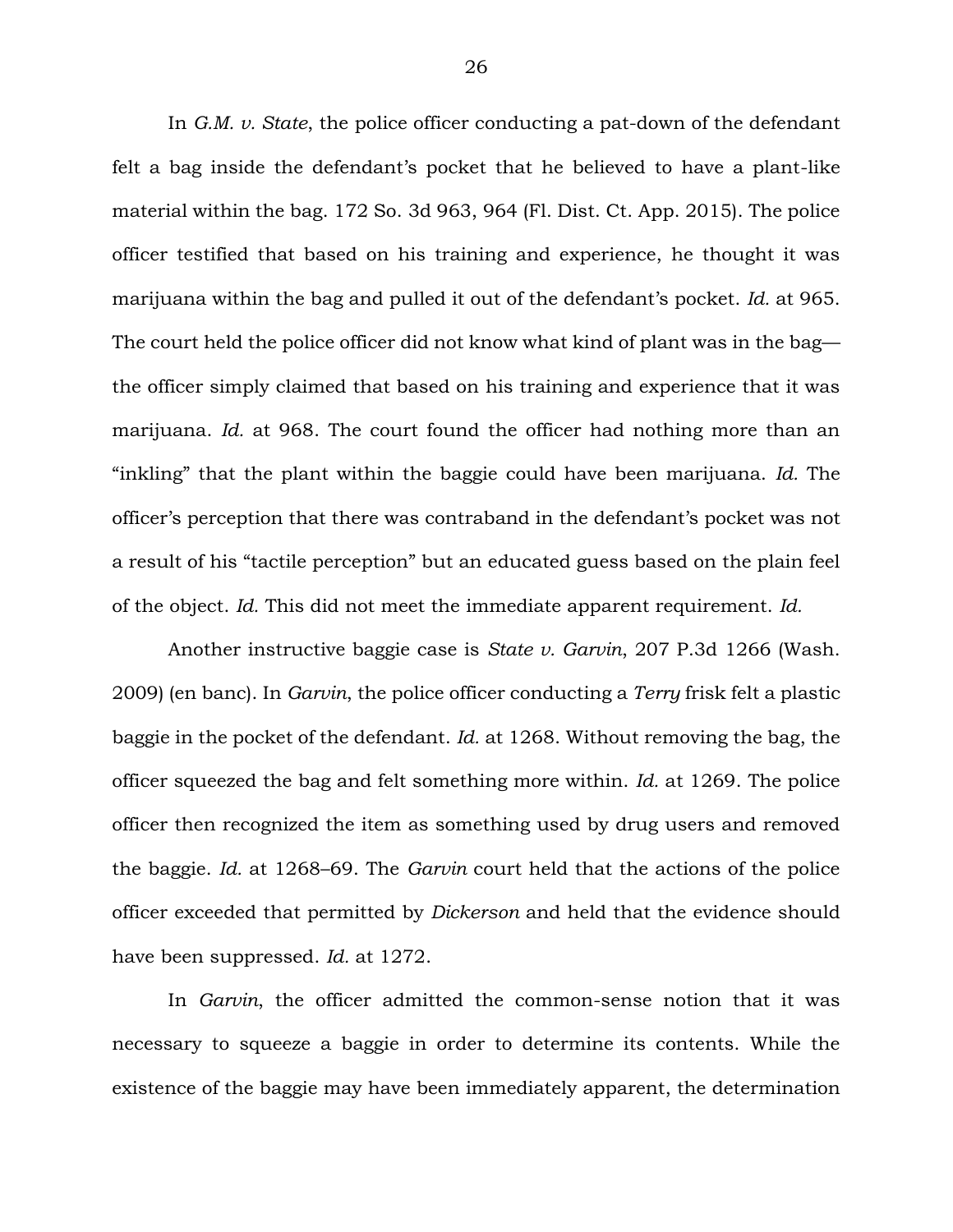of the contents crossed the line from a permitted *Terry*-type frisk into an impermissible plain-feel search.

In *Murphy*, the Virginia Supreme Court considered whether a police officer's seizure of a plastic baggie containing drugs was permitted under the plain-feel doctrine where the police officer felt a plastic baggie and testified that he knew from training and experience that the plastic bag contained drugs. 570 S.E.2d at 837. Consistent with *Garvin*, the *Murphy* court held that the plain-view doctrine was not satisfied on such a minimal showing. *Id.* at 840.

Another case of interest is *State v. Hudson*, 874 P.2d 160, 166 (Wash. 1994). In *Hudson*, the police officer testified that when he reached into the defendant's pocket to touch a baggie, he believed he felt "a one ounce size piece of cocaine broken off a kilo size." *Id.* The *Hudson* court remanded the case for further fact-finding, noting that "the detective described the substance in the baggie with a particularity arguably unattainable without extensive manipulation." *Id.* That was exactly the point made in *Garvin*. *Garvin* and *Hudson* stand for the proposition that the greater the detail obtained by police officers of the physical characteristics of the hidden material, the greater the likelihood that the action of the police officer exceeded the limited pat-down permitted by *Terry*. *See* Poulin, 42 Vill. L. Rev. at 787–88 (asserting that *Garvin* and *Hudson* stand for the proposition that the greater the detail obtained by police officers of the physical characteristics of the hidden material, the greater the likelihood that the action of the police officer exceeded the limited pat-down permitted by *Terry*).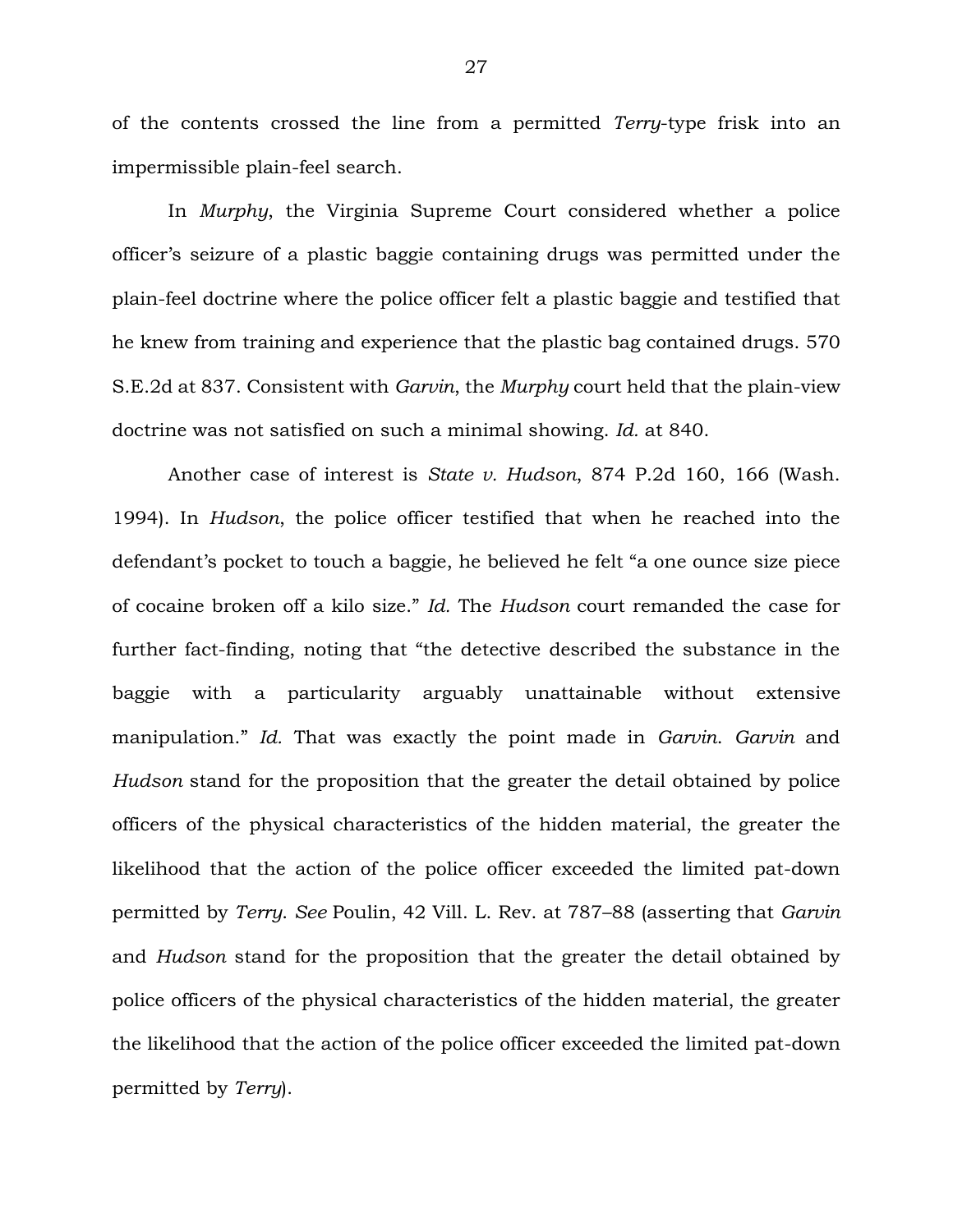Finally, consider *State v. Henderson*, 589 S.E.2d 647 (Ga. Ct. App. 2003). In this case, the Georgia appellate court held that the mere fact that a police officer with experience in narcotics testified that drugs are frequently packaged in plastic and that a coin pocket is a site used to store drugs was insufficient to support a seizure based upon *Dickerson*. *Id.* at 650. Any further inquiry would be outside the narrow confines of a *Terry*-type search under *Garvin* and *Hudson*. *Id.*; *see also People v. Blake*, 645 N.E.2d 580, 583 (Ill. App. Ct. 1995) (noting the search was more of a grope than a pat-down and suppressing marijuana packed in plastic bag); *Aguilar v. State*, 594 A.2d 1167, 1172–73 (Md. Ct. Spec. App. 1991) (holding if a police officer pats a person's clothing and finds only soft objects, further search is not allowed under *Terry*); *State v. Conners*, 994 P.2d 44, 46 (Nev. 2000) (per curiam) (suppressing evidence where the police officer concluded weapons were not present but continued hand palpitation); *Graham v. State*, 893 S.W.2d 4, 8 (Tex. App. 1994) (suppressing drug evidence where the police officer continued to rub and pinch the pocket after determining that it did not contain a weapon).

There are certainly other cases, however, that evince a more demanding approach to *Dickerson* plain-feel cases. In *In the Matter of L.R.*, a Texas appellate court considered a case where a police officer felt small baggies during a *Terry* search. 975 S.W.2d 656, 659 (Tex. App. 1998). The Texas court found that the police officer "immediately" recognized drugs as illegal substances because drugs were typically "wrapped in cellophane packaging." The Texas court concluded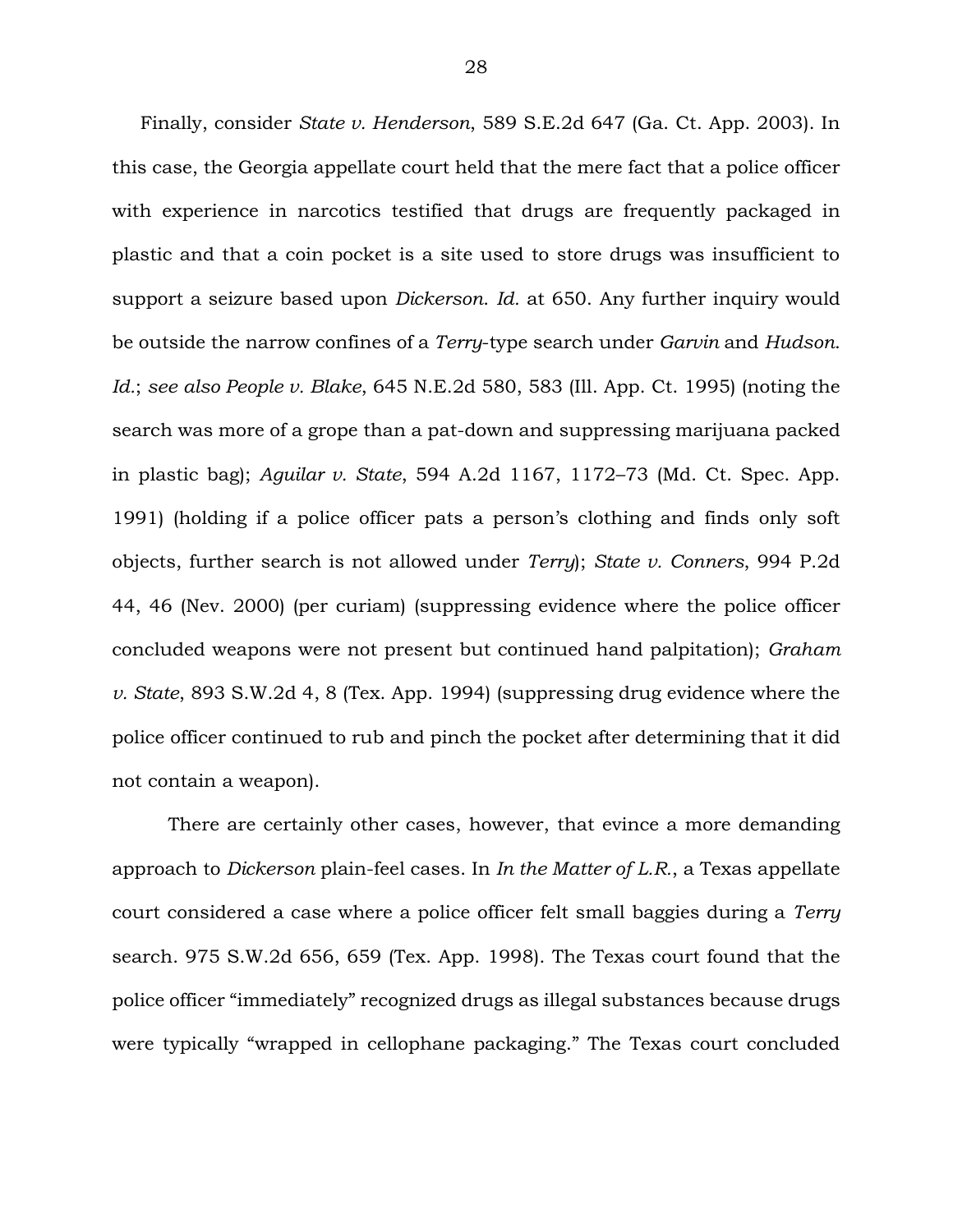that the police officer identified the contraband before manipulating the object. In my view, the evidence was pretty thin.

Similarly, in *Johnson v. State*, a police officer conducting a *Terry* pat-down felt a lump that he stated "felt like a 'ball of drugs.' " 157 N.E.3d 1199, 1208 (Ind. 2020). The *Johnson* court concluded that the police officer immediately recognized the hallmark of a narcotic packaged for sale. *Id.* Hard round objects abound, however, but the court was content to defer to the police officer's expertise.

Among other things, there are several variables in these cases. First, to what extent is the "immediately apparent" language in *Dickerson* taken at face value or regarded as rhetorical excess. Second, when does a limited *Terry* patdown designed to be narrowly focused on a search for weapons cross the line to become an overbroad touching, whether characterized as a grope, palm press, additional pat, squeeze, or manipulation. Finally, to what extent does the trier of fact credit conclusory testimony by police officers or engage in independent review based on the totality of facts and circumstances presented.

In my view, the reviewing courts should engage in a degree of skepticism in reviewing plain-feel cases in light of the important privacy interests involved, the limited reliability of identification of unseen items, and the troublesome interaction between *Whren*, *Terry*, and *Dickerson* described earlier. One commentator has proposed a three-part test to aid district courts in making the determination. First, a reviewing court should examine in court the physical evidence claimed to have been identified as contraband under plain feel. *Poulin*,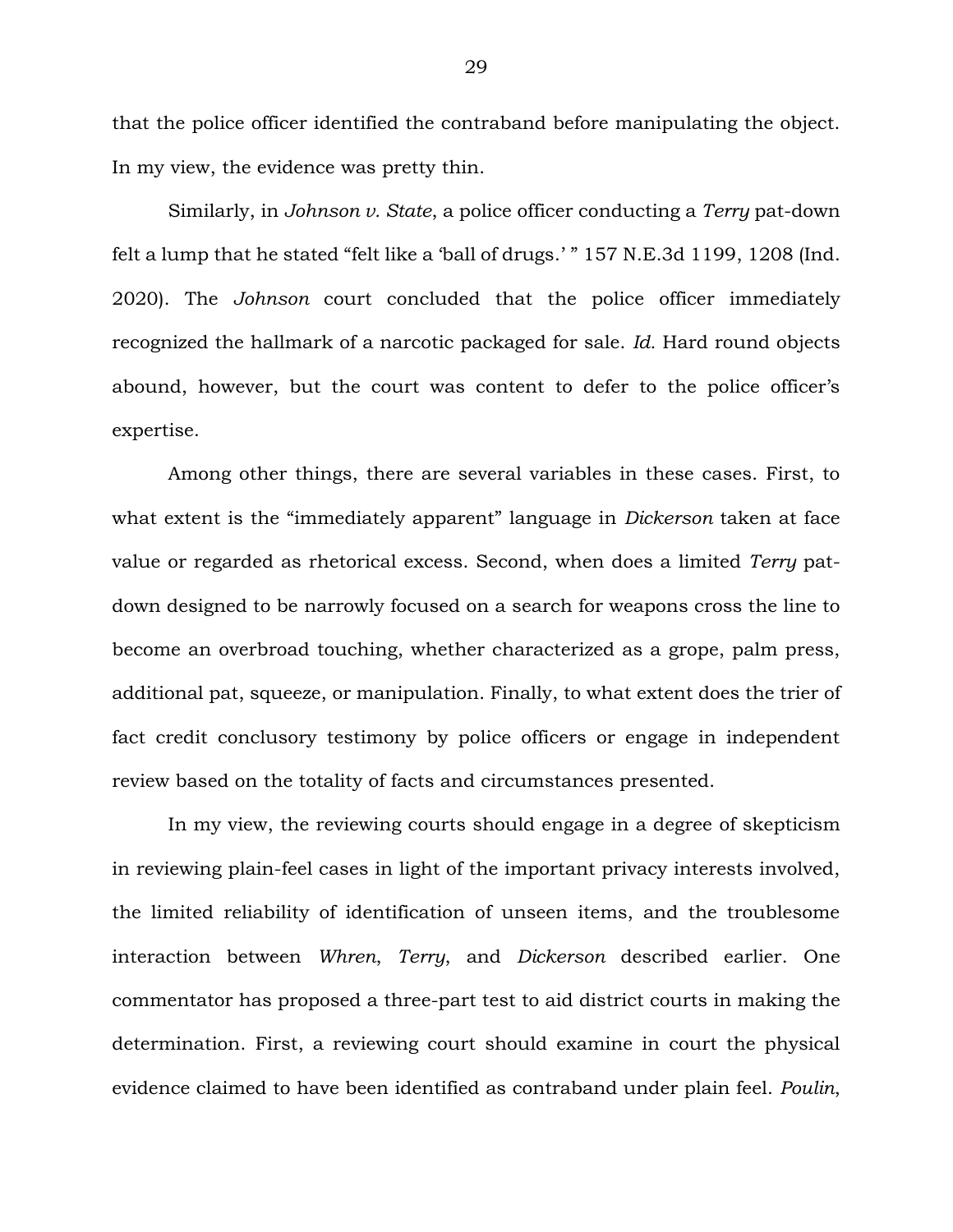42 Vill. L. Rev. at 786. Second, the court should consider objectively whether a very limited *Terry* pat-down would *immediately* establish that the suspect is carrying contraband. *Id.* at 786–87. Finally, the court should consider the narrow scope of *Terry*-type searches and examine whether the touching necessarily involved in identifying the contraband exceeded the permissible narrow scope of the warrantless and probable-cause-less search under *Terry*. *Id.* at 787–88.

## **II. Application of Plain-Feel Doctrine in This Case.**

**A. Preservation of Iowa Constitutional Claims.** Hunt asserts the admission of contraband evidence in this case violated the search and seizure provisions of both article I, section 8 of the Iowa Constitution and the Fourth Amendment to the United States Constitution. The majority asserts that while Hunt cited the Iowa Constitution, he does not argue for a different standard under the Iowa Constitution compared to the established caselaw of the United States Supreme Court under federal law.

The majority is correct. Hunt did not advance under the Iowa Constitution the argument embraced by the New York Court of Appeals in *Diaz* or Justice Scalia in *Dickerson* that the plain-feel exception should not be recognized or the evidence not admissible in later criminal proceedings. As a result, the issue is not presented in this case and, of course, the unpresented issue is not decided by the majority. And, although Hunt repeatedly claimed that the standard for application of the plain-feel doctrine was an immediately apparent standard, he did not assert that the required showing was something more than an immediate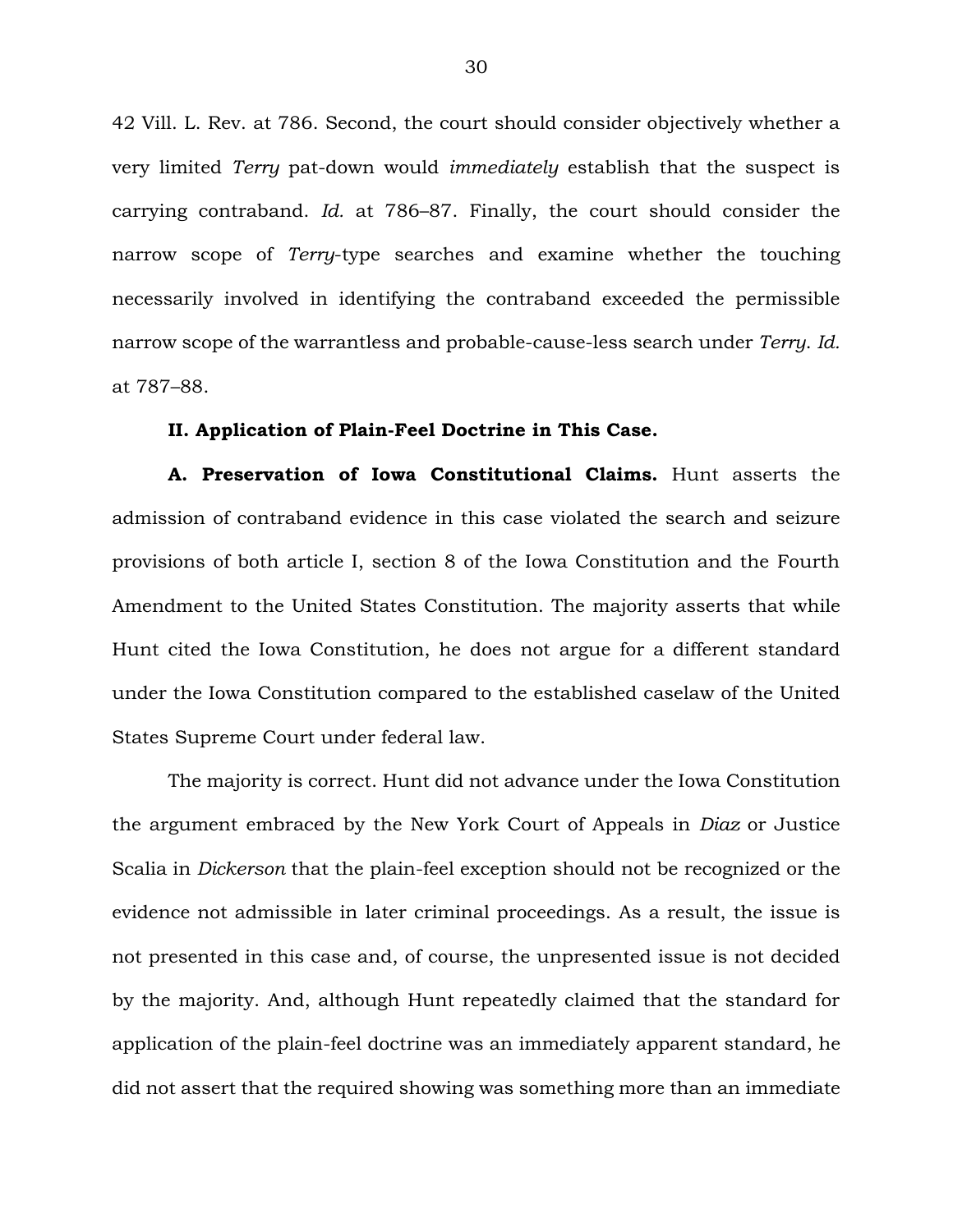determination of probable cause under *Williams* and some well-reasoned state law cases.

And yet, to the extent a party has not argued for a different substantive standard under the Iowa Constitution than that embraced by the United States Supreme Court and federal caselaw, we may nonetheless apply the standard in a fashion different from the federal caselaw. In short, we may apply the immediately apparent standard with more "teeth" than the prevailing federal caselaw. That is how I approach the facts in this case.

**B. Overview of the Facts.** In this case, there was no dispute that the *Whren*-type stop of Hunt was valid and that the police officers had sufficient grounds to conduct a *Terry*-type search for weapons. The record is devoid of any suggestion arising from the pat-down search that Hunt possessed any weapon. The important facts focus on the circumstances under which the police officer discovered a baggie or baggies under Hunt's clothing.

At the hearing on the motion to suppress, the police officer conducting the pat-down testified:

I went across the sweatshirt pocket that he was wearing, the right front sweatshirt pocket, I immediately felt small plastic or small hardballs, packaged balls which were inside of a plastic bag. I could hear the crunch of the plastic bag and I could feel it, and I also felt the small individual hard packages inside of that plastic bag.

The police officer testified about his reaction when he felt the hard balls

inside the plastic bag:

I immediately knew that it was packaged drugs for sale inside of a plastic bag. It is almost invariably how cocaine, crack cocaine, or heroin are packaged for sale in Dubuque . . . . [Drug dealers] almost always put them inside of a larger plastic bag to keep them a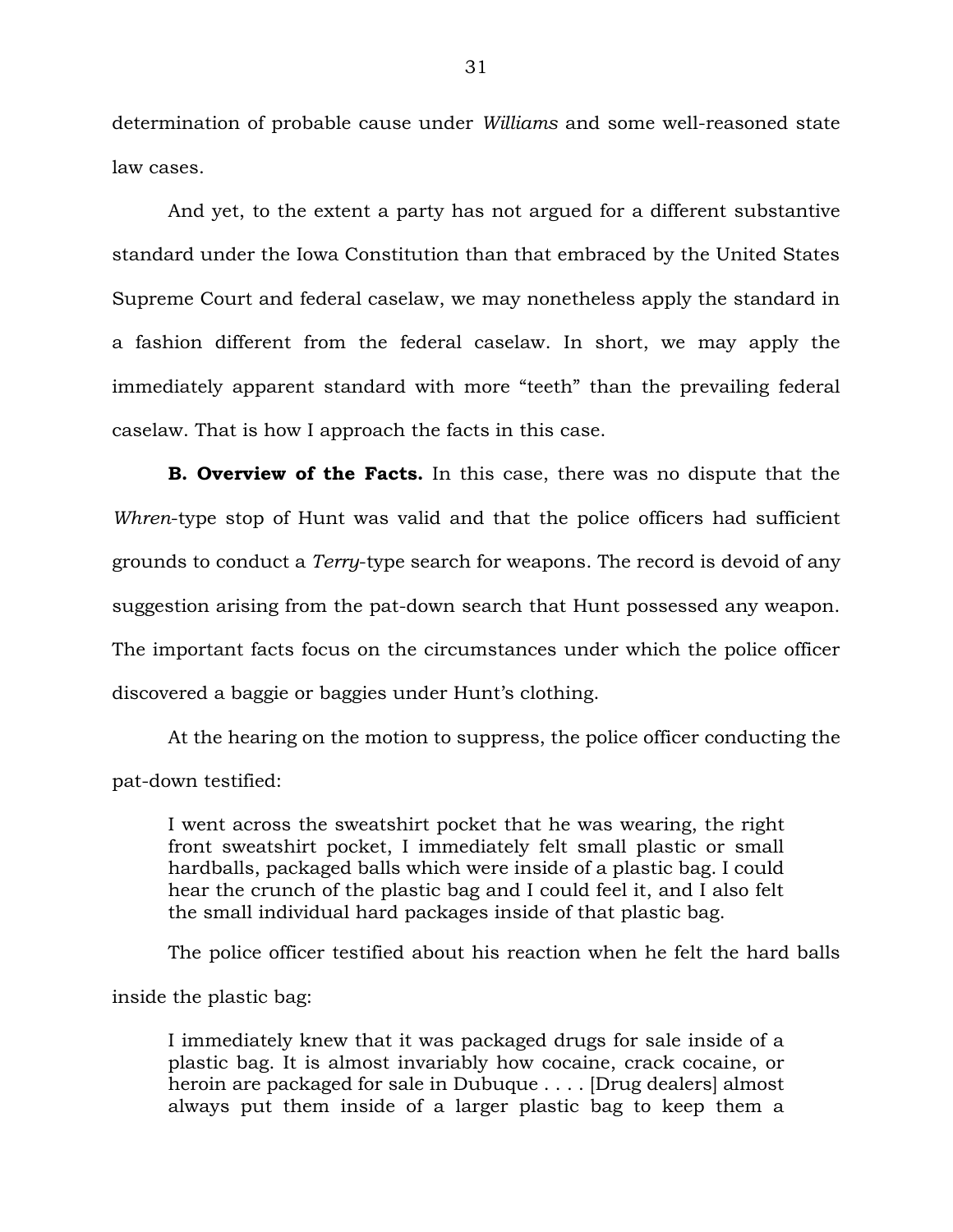together so that they don't lose them in their plastics or reach in their pocket and pull it out and have one fall out and lose it.

The police officer further stated, "[O]ne of the bags felt like it was very squared off. It wasn't asymmetric in shape . . . ." But when asked if he had to manipulate or squeeze the object and determine that it was contraband, the police officer said, "[N]ot at all."

**C. Rulings of the District Court and Court of Appeals.** The district court held that the evidence should be suppressed. The district court noted that the question is whether the object in Hunt's pocket had a contour or mass that made it immediately apparent that there was probable cause that Hunt possessed drugs. According to the district court, the item in the pocket "could have been anything" and the police officer's testimony that he knew it was drugs "lacked sufficient explanation as to how and why he knew that to be true." The district court concluded that the police officer "did not know exactly what was in the bags he thought he felt." As a result, under *Dickerson*, the district court ordered suppression.

The court of appeals reversed the district court. The court of appeals noted that in other unpublished opinions, it had credited testimony from police officers regarding the identification of contraband in *Terry*-type searches. The court of appeals held that on the record before the district court, the State established that the presence of contraband was "immediately established" in light of the testimony of the officer. Although the exact nature of the drug could not be identified, the court of appeals reasoned that the precise identification of the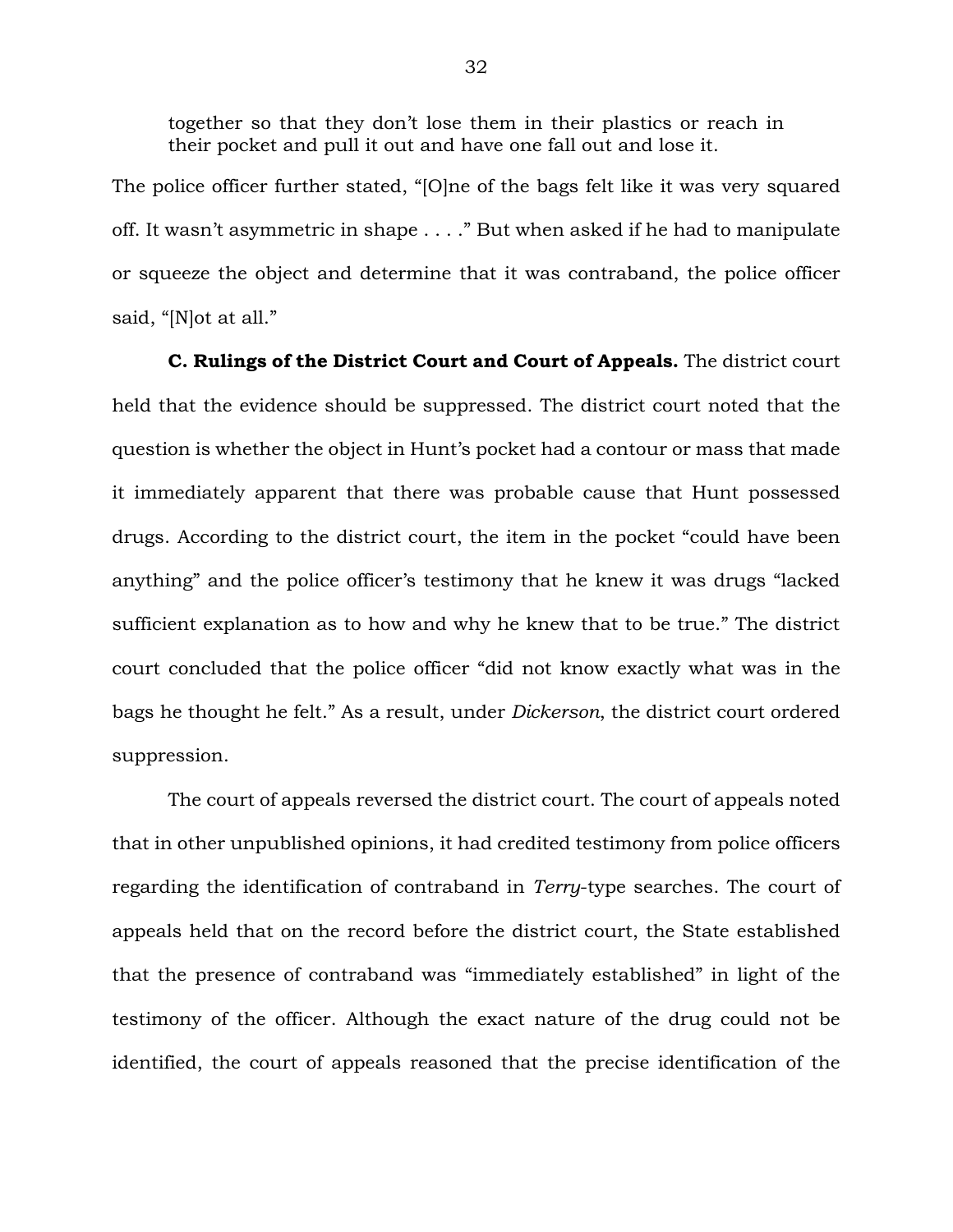drug was not required so long as there was probable cause to believe contraband was present.

**D. Discussion.** The State challenges the district court's ruling, noting that all that is required under the plain-feel doctrine is for the State to establish that the officer had probable cause to believe that Hunt possessed unlawful drugs. Relying on the unreported case of *State v. Carey*, No. 12–0230, 2014 WL 3928873 (Iowa Ct. App. Aug. 13, 2014), the State contends that the experienced narcotics officer "immediately recognized" drugs as a result of packaging. The State rejected the view of some courts that the "immediately apparent" language in *Dickerson* required a higher standard of certainty than probable cause. The State contends that the unlawful nature of the substance in the baggies in Hunt's pocket was "immediately apparent" without any squeezing or manipulating of the object.

Hunt responds that *Dickerson* requires that the unlawful character of the substance must be "immediately apparent," that the officer may not engage in a search more intensive than the very limited *Terry* pat-down permitted to discover weapons, and that the officer did not know the identity of the drugs until after the baggie was removed and the material was examined more closely. While Hunt concedes that absolute certainty might not be required under *Dickerson*, the State must still show that an item's incriminating nature was "immediately apparent" and that the immediately apparent requirement is not met when an officer has multiple-choice options regarding the nature of the substance.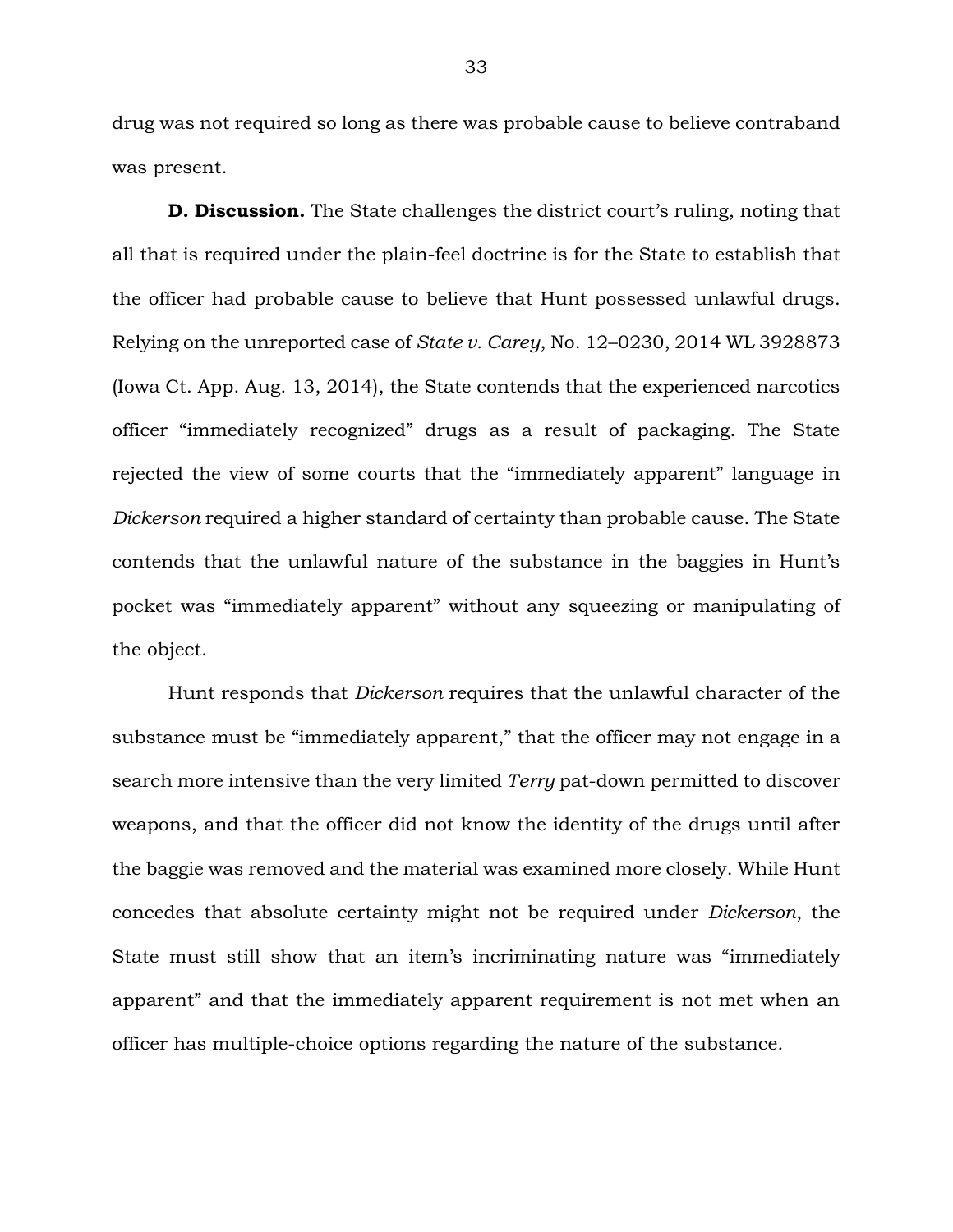This is a close case based upon a very limited factual record. Based on a careful review of the record, I conclude that Hunt has the better argument. In my view, it is hard to see how the officer "immediately" knew that there were bags within bags containing drug-like substances concealed in Hunt's sweatshirt without engaging in physical contact that exceeds that permitted by *Terry*. In other words, it is hard to understand how the officer developed the detailed knowledge presented in the suppression hearing if he only conducted a mere pat-down for weapons. Instead, it appears from the facts that the officer touched the outer pocket of a sweatshirt, a very thick piece of clothing, with sufficient action to hear "the crunch of the plastic bag" and to determine that there were "bags within bags" containing small hard substances. He also testified that he determined that the bags were "very squared off." So he touched through the sweatshirt pocket with sufficient force to generate a cracking sound, pressed to determine not simply that there were bags but that there were bags within bags of some kind of material, and that one of the bags "felt like it was very squared off." This sounds more like a drug search than a search for weapons. In order to obtain such detail through a sweatshirt, the search must have exceeded the narrow and limited pat-down authorized by *Terry*. *See State v. Woods*, 680 N.E.2d 729, 732–33 (Ohio Ct. App. 1996) (holding it not reasonable to conclude a quick pat-down would provide sufficient details to identify presence of unlawful drugs); *State v. Hudson*, 874 P.2d 160, 166 (Wash. 1994) (en banc) (noting that the officer's detailed description of the cocaine found in defendant's pocket